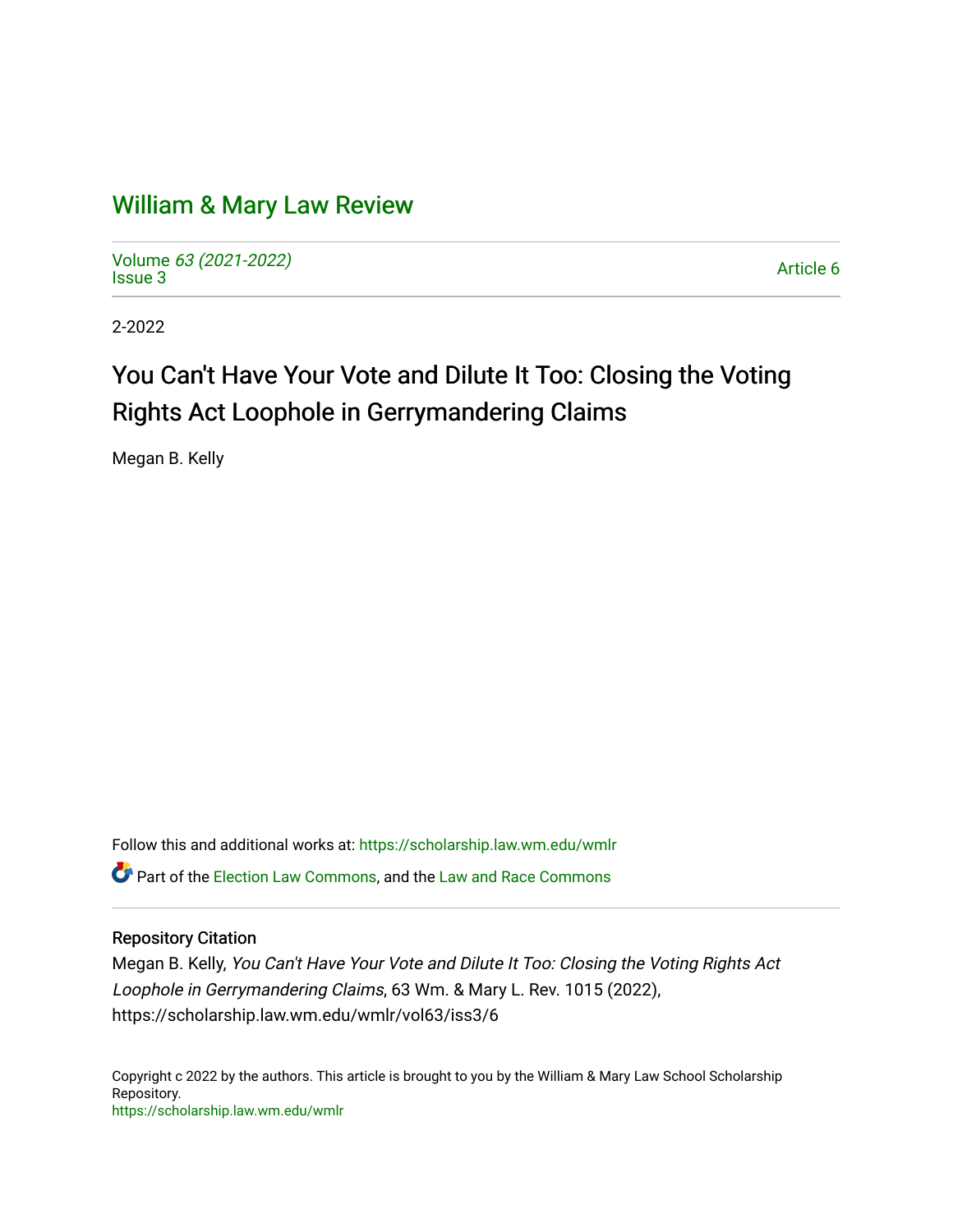# *NOTES*

# YOU CAN'T HAVE YOUR VOTE AND DILUTE IT TOO: CLOSING THE VOTING RIGHTS ACT LOOPHOLE IN GERRYMANDERING CLAIMS

# TABLE OF CONTENTS

|                                                                                                       | 1016 |
|-------------------------------------------------------------------------------------------------------|------|
| I. INTO AND AROUND THE THICKET: HOW GERRYMANDERING                                                    |      |
| AND VOTING RIGHTS ACT STANDARDS EMERGED.                                                              | 1020 |
| A. The Emergence of Racial Gerrymandering Claims                                                      | 1021 |
| B. The Emergence of the Voting Rights Act                                                             | 1022 |
| C. Interactions Between the Voting Rights Act and Equal                                               |      |
| Protection Clause                                                                                     | 1025 |
| II. A FLOOR WITH NO CEILING: EXPLORING THE PROBLEM                                                    | 1027 |
| <b>III. A NEW FRAMEWORK: NARROWLY TAILORED TO</b>                                                     |      |
|                                                                                                       | 1031 |
| A. The Current Tests Are out of Touch with Reality                                                    | 1032 |
| B. Introducing a Presumption of Race Predominance                                                     | 1033 |
| C. The Need for an Expanded Narrow Tailoring                                                          |      |
| $Analysis \ldots \ldots \ldots \ldots \ldots \ldots \ldots \ldots \ldots \ldots \ldots \ldots \ldots$ | 1036 |
| IV. HOW FAR IS TOO FAR? AND OTHER                                                                     |      |
| COUNTERARGUMENTS                                                                                      | 1041 |
|                                                                                                       | 1042 |
| B. Could This Test Work Against the Interests of the Voting                                           |      |
| $Rights \, Act? \dots \dots \dots \dots \dots \dots \dots \dots \dots \dots \dots \dots$              | 1043 |
| C. What if Section 2 Is Struck down in the Coming                                                     |      |
| $Future? \dots \dots \dots \dots \dots \dots \dots \dots \dots \dots \dots \dots \dots \dots \dots$   | 1044 |
| $ConvCLUSION \dots \dots \dots \dots \dots \dots \dots \dots \dots \dots \dots \dots \dots$           | 1045 |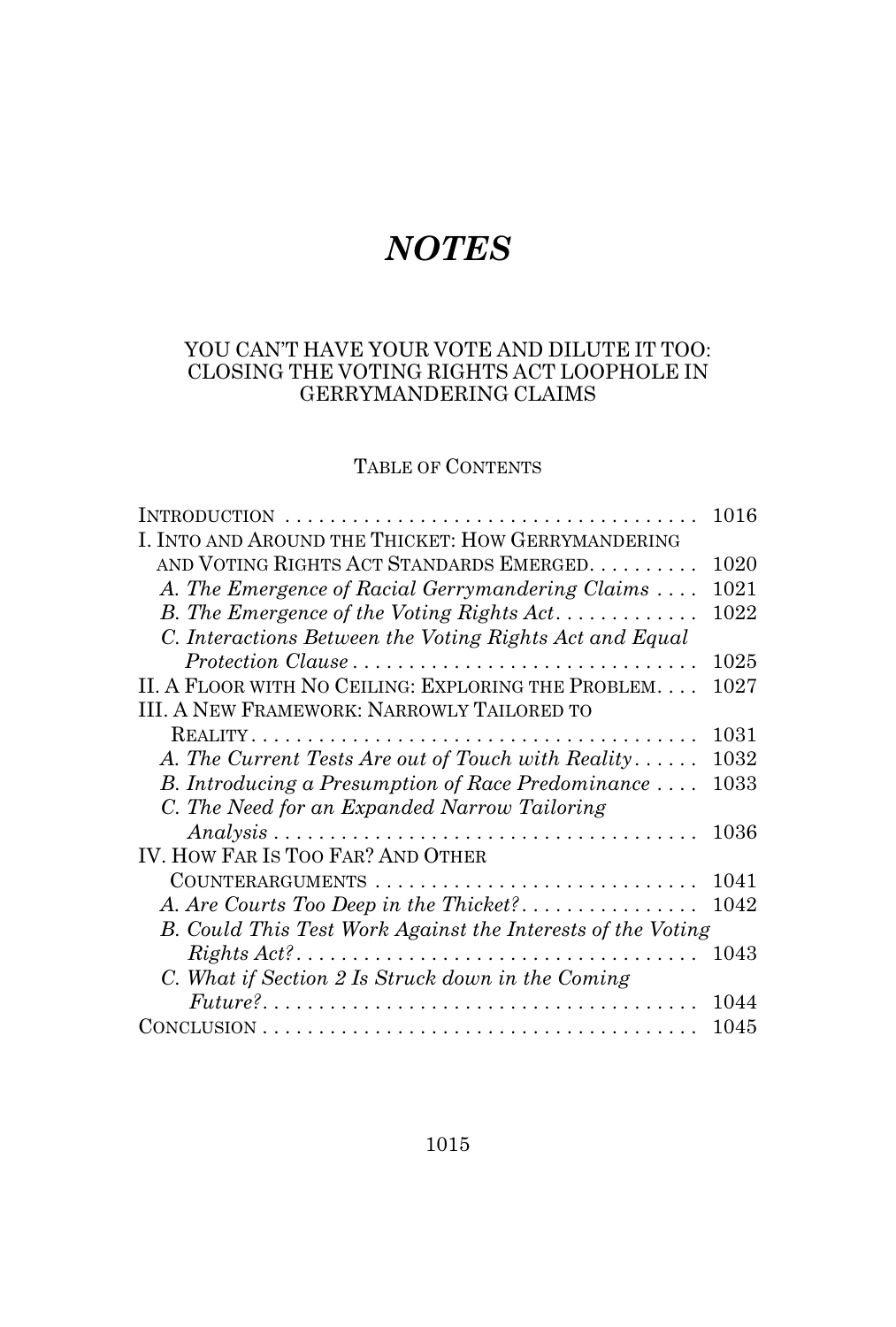#### **INTRODUCTION**

Imagine sitting down with a blank page, extensive instructions on what to draw, and thousands of potential ways to draw the picture. You are told that there is no objectively correct way to draw the picture, but there could very well be an incorrect way. Nonetheless, you receive countless and conflicting versions of the correct way to approach this task. More importantly, if you draw incorrectly, your decision could detrimentally impact tens of thousands of lives. You have fewer than 100 days to complete the job.<sup>1</sup> This is the process of legislative redistricting.

Every ten years, the United States becomes a canvas. At the turn of each decade, legislators and commissions gather in various forms to redraw the legislative districts in America.<sup>2</sup> This is an arduous and daunting task that has significant ramifications. The factors that these line-drawers<sup>3</sup> must, should, and do consider are numerous.<sup>4</sup> At the start, a handful of "traditional redistricting principles" inform the drawing of lines.<sup>5</sup> These principles include compactness, contiguity, preserving communities of interest, and adhering to existing political boundaries.<sup>6</sup> Simply adhering to the traditional factors can create significant challenges. And the challenges do not stop at basic policy choices; they extend deep into the legal realm.

<sup>1.</sup> For a complete breakdown of states and their redistricting timelines, see *State Redistricting Guidelines*, NAT'L CONF. STATE LEGISLATURES (Mar. 29, 2021), https://www. ncsl.org/research/redistricting/state-redistricting-deadlines637224581.aspx [https://perma.cc/ CNM2-8L7X].

<sup>2.</sup> U.S. CONST. art. I, § 2; 2 U.S.C. § 2a.

<sup>3.</sup> Because each jurisdiction varies as to whether the legislature, a citizen commission, or some combination thereof draws legislative districts, this Note uses the term "line-drawers" as a catch-all term to describe those tasked with creating legislative districts.

<sup>4.</sup> *See* Frederick McBride & Meredith Bell-Platts, *Extreme Makeover: Racial Consideration and the Voting Rights Act in the Politics of Redistricting*, 1 STAN. J. C.R. & C.L. 327, 349-56 (2005) (explaining that such factors may include compactness, contiguity, respect for county and municipal lines, protecting communities of interest, protecting incumbents, and creating competitive districts).

<sup>5.</sup> *Id.* at 349.

<sup>6.</sup> *Id. See generally* Katharine Inglis Butler, *Redistricting in a Post-*Shaw *Era: A Small Treatise Accompanied by Districting Guidelines for Legislators, Litigants, and Courts*, 36 U. RICH. L. REV. 137 (2002).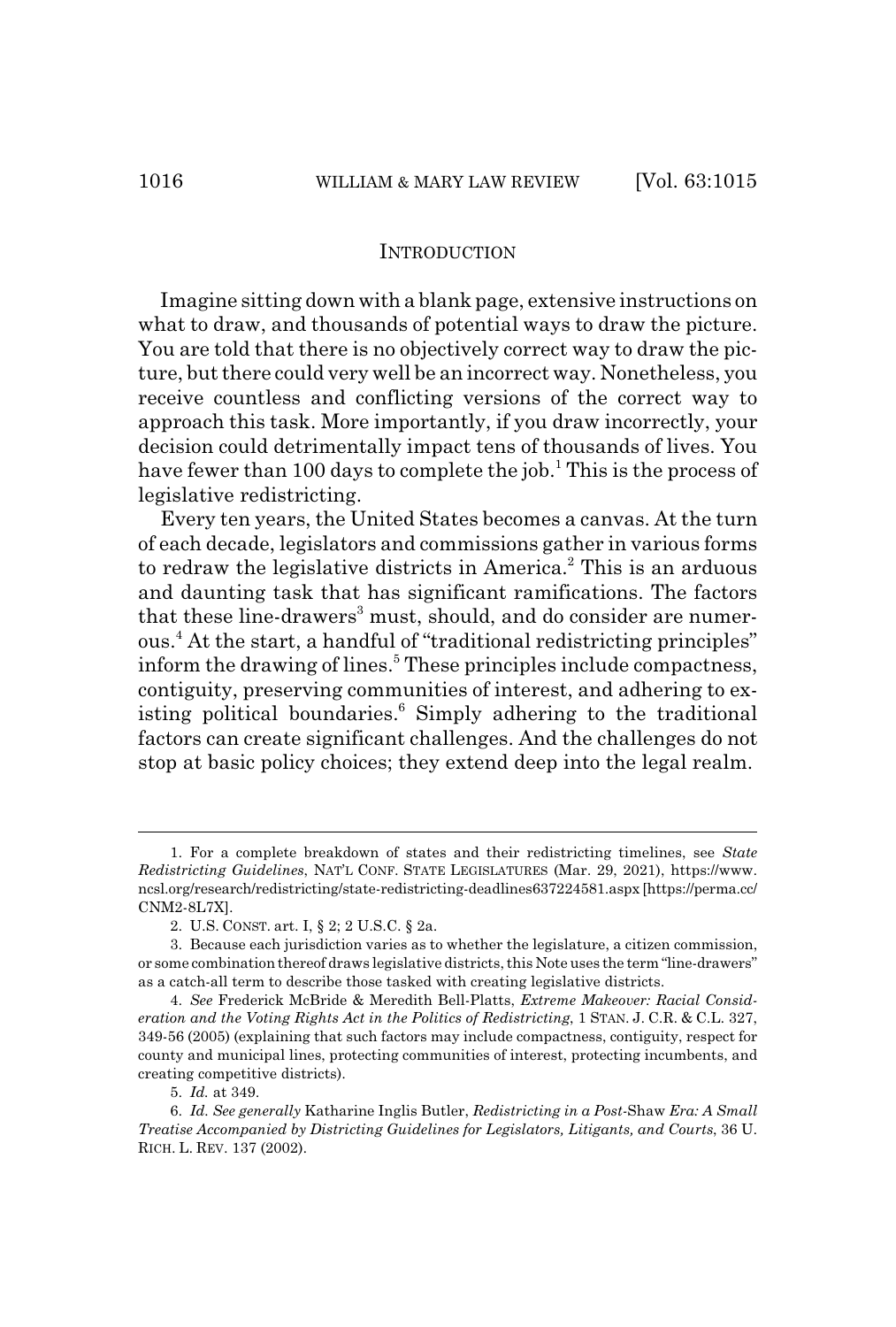In drawing legislative lines, significant legal obligations bind linedrawers, and line-drawers can suffer repercussions for drawing districts improperly.<sup>7</sup> As a baseline consideration, each district must have substantially the same number of voters.<sup>8</sup> Additionally, although redistricting is a delicate and demanding task, line-drawers must conform district lines to equal protection standards.<sup>9</sup> In 1965, Congress added yet another layer to these legal obligations by passing the Voting Rights Act of 1965 (VRA).<sup>10</sup> The Act aimed to provide specific protections to voters so that they would not be discriminated against in the voting process "on account of race or color."11 Should the line-drawers fall short of upholding these obligations, courts can find the bounds unconstitutional, sometimes forcing the line-drawers to begin the process all over again.<sup>12</sup>

The task of balancing competing interests—including policy goals, traditional considerations, and legal obligations—places linedrawers in tricky situations. If the line-drawers strike an imbalance, litigation often follows.<sup>13</sup> And although courts had long hesitated to wander into the "political thicket," they are now deeply entrenched in adjudicating redistricting controversies.<sup>14</sup> As courts aim to interpret and enforce the legal obligations inherent in redistricting, they begin to encounter a particularly thorny thicket. In

10. Voting Rights Act of 1965, Pub. L. No. 89-110, 79 Stat. 437 (codified as amended at 52 U.S.C. §§ 10101, 10301-10314, 10501-10508, 10701-10702).

<sup>7.</sup> *See generally* Butler, *supra* note 6 (providing an overview of the case law and statutes that impose districting obligations on legislators and providing guidelines for how to meet objectives and abide by those obligations).

<sup>8.</sup> *See* Baker v. Carr, 369 U.S. 186, 207-08 (1962) (establishing the "one person, one vote" standard in order to avoid vote dilution and disproportionate representation).

<sup>9.</sup> *See* Shaw v. Reno, 509 U.S. 630, 641-42, 649 (1993).

<sup>11. 52</sup> U.S.C. § 10301(a).

<sup>12.</sup> *See* Butler, *supra* note 6, at 161, 226.

<sup>13.</sup> *See id.* at 195-214 (providing an extensive overview of redistricting cases that improperly considered racial criteria). Not all scholars believe that the challenge of redistricting with one eye on the VRA and one eye on the Constitution is all that much of a challenge. *See* Justin Levitt, *Race, Redistricting, and the Manufactured Conundrum*, 50 LOY. L.A. L. REV. 555, 603-04 (2017) ("The ostensible angst about the difficulty of complying with both the Voting Rights Act and the Constitution is a manufactured conundrum.").

<sup>14.</sup> *Compare* Colegrove v. Green, 328 U.S. 549, 556 (1946) (cautioning courts against entering the "political thicket" and emphasizing that the remedy for improper redistricting is to elect legislatures that will redistrict appropriately), *with* Bethune-Hill v. Va. State Bd. of Elections (*Bethune-Hill I*), 141 F. Supp. 3d 505, 552-71 (E.D. Va. 2015) (conducting an indepth, district-by-district analysis of the boundaries of each district in question), *aff'd in part*, *vacated in part*, 137 S. Ct. 788 (2017).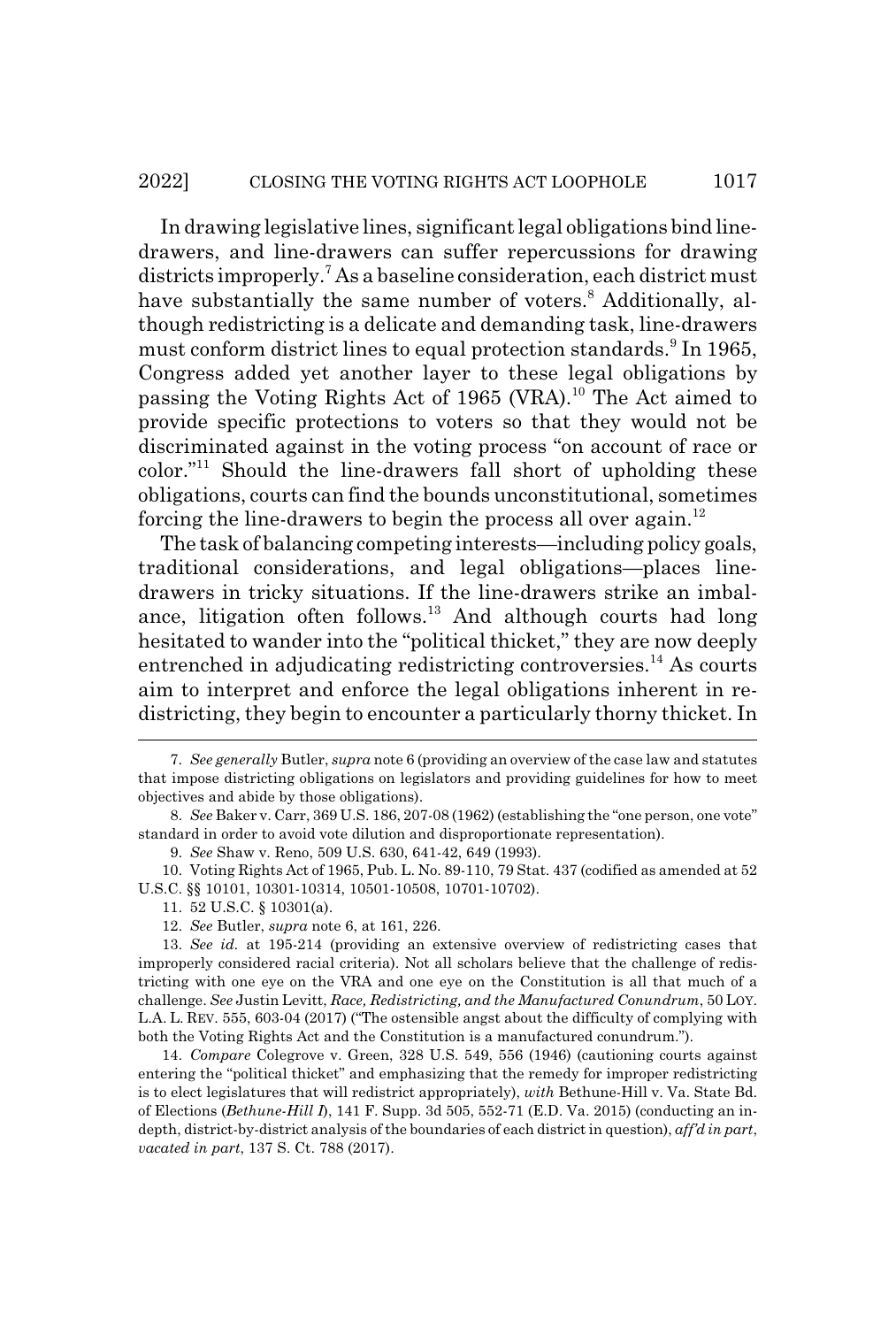racial gerrymandering cases that involve compliance with VRA section 2, many of these thorns are the Supreme Court's and Congress's own making.15

The problem with creating and enforcing redistricting standards arises poignantly in racial gerrymandering cases that involve VRA section 2 compliance. In many ways, the rights that the Equal Protection Clause seeks to protect are at odds with the rights that section 2 seeks to protect. On the one hand, equal protection asserts a certain color-blindness, an interest in minimizing the focus on race and, in doing so, maximizing equality for all.<sup>16</sup> On the other hand, the VRA suggests, and in fact requires, line-drawers keep at least one eye on race when drawing lines.<sup>17</sup>

These opposing rights create a tension, which is enhanced by the tests and standards that courts have implemented to enforce both rights.18 Consistent with the color-blind aims of equal protection, in gerrymandering claims, a court's first inquiry is into race predominance—the extent to which it appears that line-drawers primarily considered race in their drawing of the lines.19 In addressing section 2 claims, on the other hand, a court's primary inquiry is into the outcomes and effects of the district on racial minorities.<sup>20</sup> Put simply, equal protection demands that line-drawers do not pay attention to race; the VRA demands that they do. This tension creates a potential loophole—a situation in which line-drawers can assert compliance with section 2, but in fact dilute the minority vote by

15. *See* Jeffrey G. Hamilton, *Deeper into the Political Thicket: Racial and Political Gerrymandering and the Supreme Court*, 43 EMORY L.J. 1519, 1525-27 (1994).

<sup>16.</sup> *See, e.g.*, Shaw v. Reno, 509 U.S. 630, 641-42 (1993) (finding that white plaintiffs likely stated a claim when asserting the right to a "color-blind" vote). For insight as to how the notion of "color-blindness" in general can constitute a harmful assimilationist theory in the antiracism context, see IBRAM X. KENDI, HOW TO BE AN ANTIRACIST 31-32, 201-02 (2019).

<sup>17.</sup> *See* 52 U.S.C. § 10301(b). For insight as to how the idea of race-consciousness in general can constitute a harmful segregationist theory in the antiracism context, see KENDI, *supra* note 16, at 31-32.

<sup>18.</sup> *Compare* Thornburg v. Gingles, 478 U.S. 30, 47, 50-51, 55-56, 58 (1986) (requiring overt racial considerations, such as a minority racial group's political cohesion and the majority racial group's ability to vote as a bloc), *with* Miller v. Johnson, 515 U.S. 900, 904 (1995) (emphasizing that race neutrality is the "central mandate" of the Equal Protection Clause).

<sup>19.</sup> *See Miller*, 515 U.S. at 909-10.

<sup>20.</sup> *See Gingles*, 478 U.S. at 47 ("The essence of a § 2 claim is that a certain electoral law ... interacts with social and historical conditions to cause an inequality in the opportunities enjoyed by black and white voters to elect their preferred representatives.").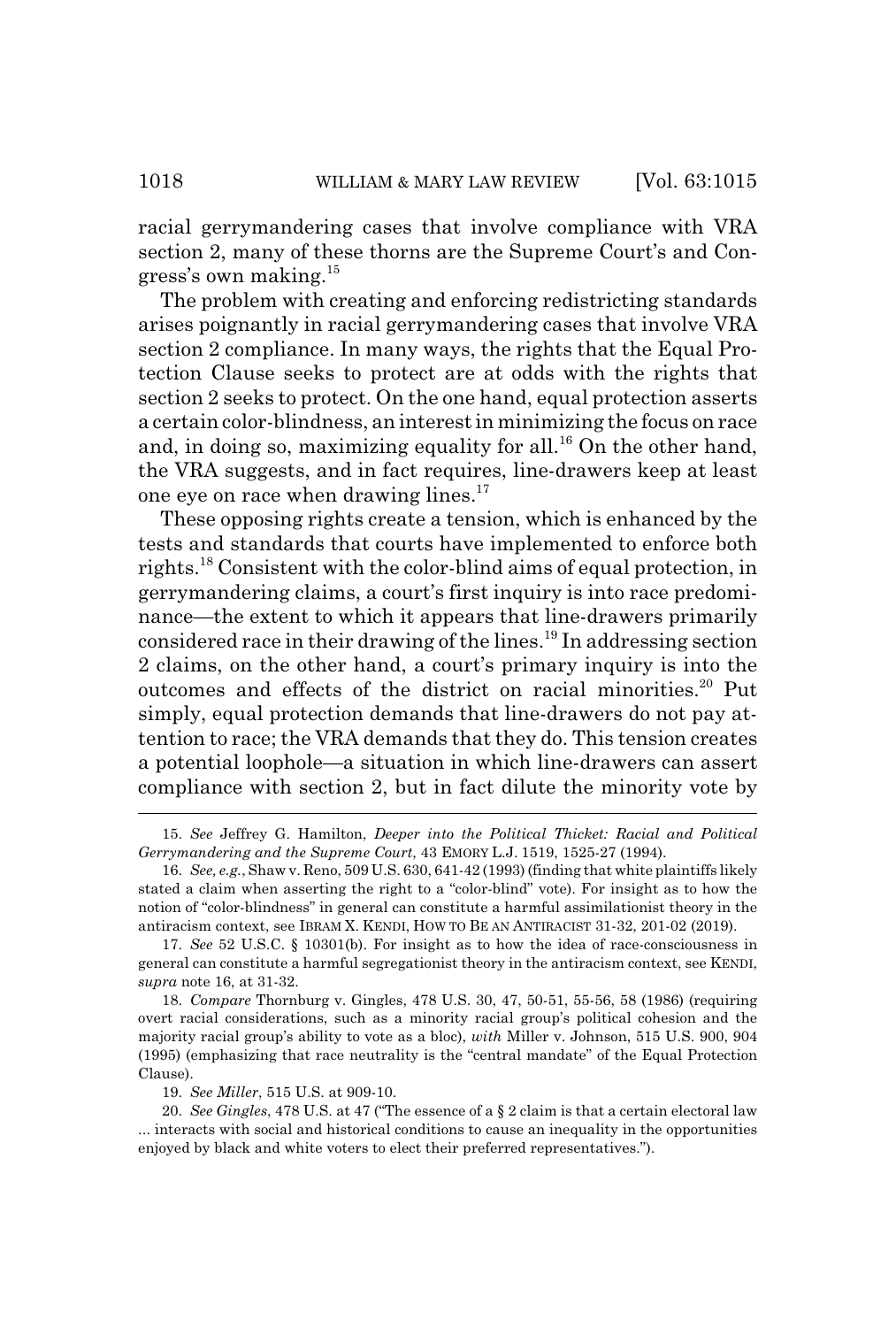drawing a racial gerrymander.<sup>21</sup> In practice, this looks like linedrawers creating a district in which there are "too many" voters of color.22 In creating the district, the line-drawers may assert that they were forced to draw the lines as they did to comply with the VRA's requirements. In reality, they may have intentionally or inadvertently "diluted" minority voting strength by "packing" voters of color in one district (thereby robbing the voters of the opportunity to make their voices heard across the state).<sup>23</sup>

This Note analyzes the loophole as a consequence of courts enforcing the "competing" rights that the Equal Protection Clause and the VRA protect. It contemplates the problems that these consequences pose and proposes a new framework for courts to use when they approach these cases. Part I provides a background as to how the Supreme Court arrived at each of the relevant standards: the race predominance test for racial gerrymandering cases and the "effects test" for VRA cases. Next, Part II discusses the problems that these tests create when they interact, specifically how the tests can create an avenue for line-drawers to discriminate based on race or dilute minority votes, whether intentionally or inadvertently.

Part III proposes a framework to address these concerns that considers the broader realities and impacts of the two tests. That Part argues that courts should establish a presumption of race predominance for racial gerrymandering cases in which section 2 compliance serves as the government's compelling interest. Further, when evaluating narrow tailoring, courts should analyze whether the district, as drawn, has in fact diluted minority votes by asking whether the line-drawers included more voters of color in the

<sup>21.</sup> *See, e.g.*, Scott Reed, Commentary, *Drawing Lines: Racial Gerrymandering in* Bethune-Hill v. Virginia Board of Elections, 12 DUKE J. CONST. L. & PUB. POL'Y SIDEBAR 177, 187 (2017); Michael Kent Curtis, *Using the Voting Rights Act to Discriminate: North Carolina's Use of Racial Gerrymanders, Two Racial Quotas, Safe Harbors, Shields, and Inoculations to Undermine Multiracial Coalitions and Black Political Power*, 51 WAKE FOREST L. REV. 421, 424 (2016).

<sup>22.</sup> *See, e.g.*, Bethune-Hill v. Va. State Bd. of Elections (*Bethune-Hill II*), 326 F. Supp. 3d 128, 138 (E.D. Va. 2018). Note that the concept of "too many" or "too few" voters of color in a district is itself debatable. This Note does not purport to determine the proper balance, but rather asserts that under the existing frameworks, at some point line-drawers do cross a boundary from permissible race-conscious line drawing for VRA purposes to impermissible, racially driven gerrymandering.

<sup>23.</sup> *See, e.g.*, *id.* The *Bethune-Hill II* case is a particularly clear example of this phenomenon because the Virginia legislature was transparent about its motives. *See id.*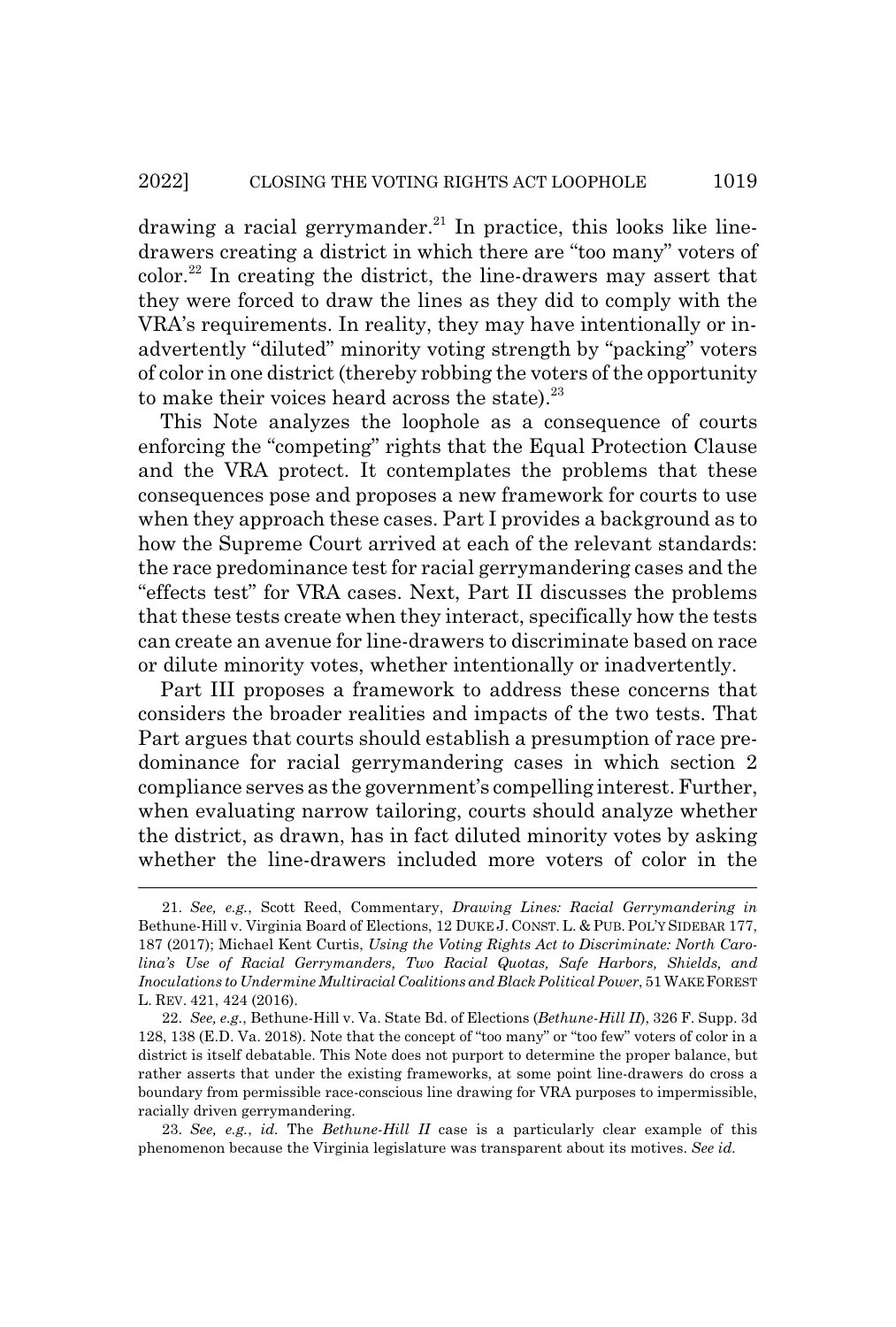district than reasonably necessary to comply with the VRA. If so, courts should find that the district is not narrowly tailored to the state's interest in complying with the VRA. Lastly, Part IV addresses potential critiques of this framework, including the Court's over-involvement in the "political thicket," concerns that this Note's proposal could work against the interests of the VRA, and questions as to the usefulness of this framework, especially if the Supreme Court were to strike down section 2 in the coming years. $24$ 

# I. INTO AND AROUND THE THICKET: HOW GERRYMANDERING AND VOTING RIGHTS ACT STANDARDS EMERGED

Although line-drawers have been drawing legislative districts in the United States for centuries, racial gerrymandering claims did not emerge until the late 1950s, and VRA claims emerged over a decade later.<sup>25</sup> There are obvious reasons for this emergence namely, the abolition of slavery, the passage of the Fifteenth Amendment, and the continued increase in Black civic participation from the late nineteenth century into the early twentieth century.<sup>26</sup>

This Part outlines the emergence of both racial gerrymandering and section 2 claims by describing the fundamental statutes and cases that formed today's standards. Section A reviews the historical and social conditions that led to the quintessential gerrymandering case, *Gomillion v. Lightfoot*, and how that case established the initial racial gerrymandering principles.<sup>27</sup> Next, Section B outlines the events leading to the passage of the VRA and the back-and-forth creation of standards between the Supreme Court and Congress in

<sup>24.</sup> Although the Court has not overtly expressed an intent to overturn section 2, it has slowly chipped away at various provisions of the VRA over the past decade. *See, e.g.*, Shelby County v. Holder, 570 U.S. 529 (2013) (holding section 4(b) of the VRA, which established the formula for determining which jurisdictions needed federal "preclearance" prior to enacting changes to election laws, unconstitutional); Brnovich v. Democratic Nat'l Comm., 141 S. Ct. 2321 (2021) (holding that Arizona's out-of-precinct policy and prohibition on third-party ballot collection did not violate section 2, despite the policies' disparate impacts on minority voters); *see also* Michael Li & Yurij Rudensky, *Rethinking the Redistricting Toolbox*, 62 HOW.L.J.713, 720 (2019).

<sup>25.</sup> *See e.g.*, Gomillion v. Lightfoot, 364 U.S. 339, 340-41 (1960); *Gingles*, 478 U.S. at 34. 26. *See* Jonathan L. Entin, *Of Squares and Uncouth Twenty-Eight-Sided Figures: Reflec-*

*tions on* Gomillion v. Lightfoot *After Half a Century*, 50 WASHBURN L.J. 133, 133-35 (2010). 27. *See* 364 U.S. at 347-48.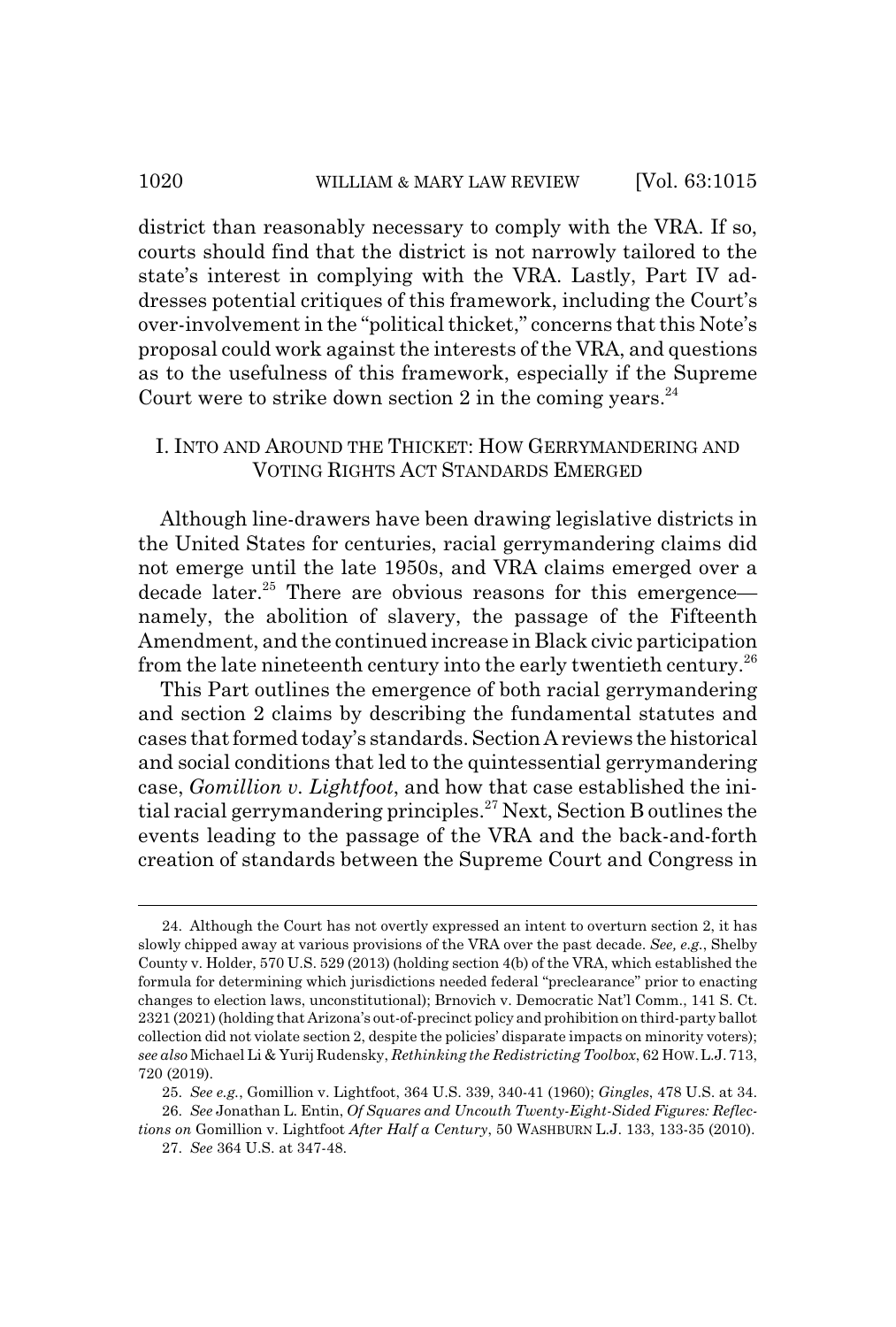their aftermath. Finally, Section C addresses the current standards that have been refined by decades of case law and the loophole that those standards have created.

# *A. The Emergence of Racial Gerrymandering Claims*

Although the term "gerrymandering" was recognized in the United States as early as 1812,<sup>28</sup> the racial gerrymander did not make its way into the courts until 1960 in *Gomillion*. 29 In the aftermath of World War II and the Civil Rights Act of 1957, activists were registering a significant number of Black voters in Tuskegee, Alabama.30 The increase in Black voter registration began to drastically change the makeup of the predominantly white electorate.31 In light of these social movements toward equality, a state senator introduced legislation to redraw the boundaries of the county more favorably for white voters.<sup>32</sup> The Act created an "uncouth twenty-eight-sided figure" that removed over 400 Black voters from the district, leaving merely four or five Black voters inside the district.<sup>33</sup> The Supreme Court struck down the map as a racial gerrymander. $34$  Finding that the State asserted no compelling interest to combat the allegations of race discrimination, but instead asserted unbridled power in political decision-making, the Court held that the State's actions amounted to a violation of equal protection.35 Thus, it became clear that states could violate an individual's equal protection rights by drawing legislative districts in an overtly discriminatory manner.<sup>36</sup> And so the racial gerrymander was born.

<sup>28.</sup> Erick Trickey, *Where Did the Term "Gerrymander" Come from?*, SMITHSONIAN MAG. (July 20, 2017), https://www.smithsonianmag.com/history/where-did-term-gerrymander-come-180964118/ [https://perma.cc/J24U-ZQC9].

<sup>29.</sup> *See* 364 U.S. at 341.

<sup>30.</sup> Entin, *supra* note 26, at 135-38 (providing an in-depth overview of the context in which *Gomillion* took place).

<sup>31.</sup> *See id.*

<sup>32.</sup> *See id.* at 137-38.

<sup>33.</sup> *Gomillion*, 364 U.S. at 340-41.

<sup>34.</sup> *Id.* at 347-48.

<sup>35.</sup> *Id.* at 342.

<sup>36.</sup> *See id.* at 347-48.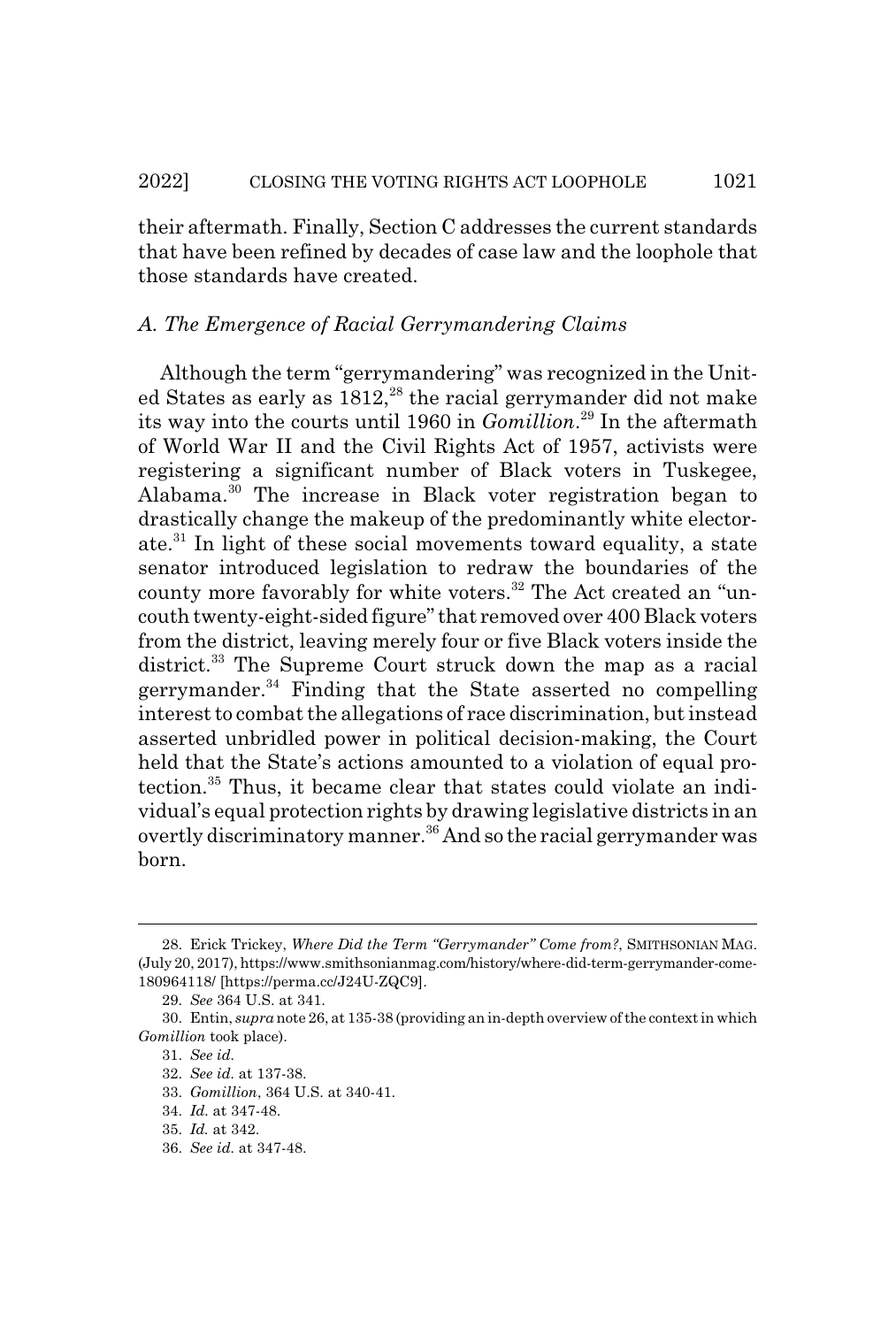#### *B. The Emergence of the Voting Rights Act*

Shortly after *Gomillion*, in 1965, Congress passed the historic VRA, aimed at strengthening protections for minority voters.<sup>37</sup> In section 2 of the Act, Congress enacted the broad provision that "[n]o voting qualification or prerequisite to voting, or standard, practice, or procedure shall be imposed ... to deny or abridge the right of any citizen of the United States to vote on account of race or color."38 This provision was quite unique and would ultimately come to cast a much wider net than the *Gomillion* Court intended the Equal Protection Clause to cover in this context.<sup>39</sup> Section 2 would not only be used to invalidate practices that overtly denied minority voters the right to vote, but it would also be used to invalidate practices that denied minority voters the *effectiveness* of their votes.40 This expanded right would ultimately open the door to litigation in cases of minority vote dilution and minority vote denial.<sup>41</sup>

At first, however, section 2 was a nearly dormant provision that did little more than echo the sentiment of the Fifteenth Amendment.42 The Supreme Court emphasized this point in *City of Mobile*

<sup>37.</sup> Voting Rights Act of 1965, Pub. L. No. 89-110, 79 Stat. 437 (codified as amended at 52 U.S.C. §§ 10101, 10301-10314, 10501-10508, 10701-10702); *see also* Terrye Conroy, *The Voting Rights Act of 1965: A Selected Annotated Bibliography*, 98 LAW LIBR. J. 663, 663 (2006) ("The Voting Rights Act of 1965 is widely considered one of the most important and successful civil rights laws ever enacted." (footnote omitted)). Of the extraordinary nature of the VRA, some members of the Supreme Court have recently said: "The Voting Rights Act of 1965 is an extraordinary law. Rarely has a statute required so much sacrifice to ensure its passage. Never has a statute done more to advance the Nation's highest ideals. And few laws are more vital in the current moment." Brnovich v. Democratic Nat'l Comm., 141 S. Ct. 2321, 2351 (2021) (Kagan, J., dissenting).

<sup>38. 52</sup> U.S.C. § 10301(a).

<sup>39.</sup> *See* Daniel McCool, *Meaningful Votes*, *in* THE MOST FUNDAMENTAL RIGHT: CON-TRASTING PERSPECTIVES ON THE VOTING RIGHTS ACT 3, 5 (Daniel McCool ed., 2012).

<sup>40.</sup> Mary J. Kosterlitz, Note, Thornburg v. Gingles*: The Supreme Court's New Test for Analyzing Minority Vote Dilution*, 36 CATH. UNIV. L. REV. 531, 531 (1987).

<sup>41.</sup> Vote dilution represents the idea that the voting strength of minority voters can be "diluted" by strategic or discriminatory line-drawing that amplifies the voices of white voters. *See, e.g.*, Thornburg v. Gingles, 478 U.S. 30, 35, 38 (1986). Vote denial represents the idea that certain practices, such as voter ID laws, may operate to deny minority voters the opportunity to exercise the right to vote. *See, e.g.*, Crawford v. Marion Cnty. Election Bd., 553 U.S. 181, 187 (2008).

<sup>42.</sup> Li & Rudensky, *supra* note 24, at 720-21.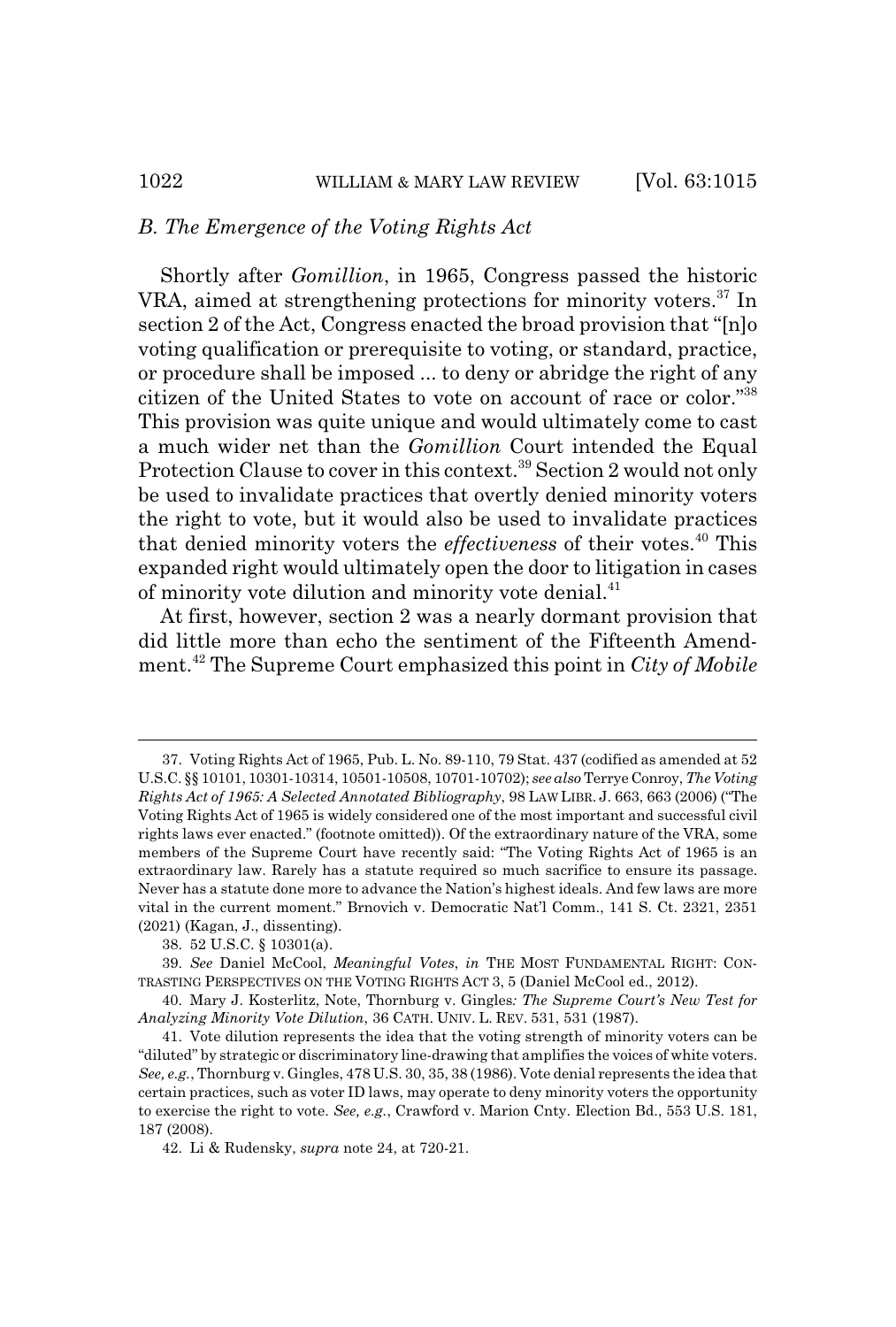*v. Bolden*. 43 In that case, the city of Mobile, Alabama, held at-large elections, meaning that multiple representatives were elected from a large district (as opposed to one representative per smaller, more divided district).<sup>44</sup> The at-large districting scheme meant that even though there were areas that had high Black voter populations, there was no district drawn to represent and protect the value of their votes.45 This type of election stunted the ability of Black voters to influence the outcome because they composed only a minority of the population within the at-large district.<sup>46</sup> Because there was only a singular, at-large voting district, the majority white population could continue to elect its legislators of choice, pulling support from the entire state.47 In spite of the obvious discriminatory *effect* of this scheme, the Supreme Court held that a demonstration of discriminatory *intent* was necessary to make a claim under section 2.48 A showing of disparate effects was not enough.<sup>49</sup> The Court was unwilling to strike down the legislative map absent some showing of invidious purpose or intent, emphasizing that section 2's protections did not differ from or expand the protections inherent in the Fifteenth Amendment.<sup>50</sup>

In essence, the Supreme Court was attempting to create a VRA standard that perfectly mirrored the equal protection standard.<sup>51</sup> This, however, was not what Congress had in mind. Shortly after *Bolden*, and following vigorous debate, Congress spoke loudly and clearly over the Court, amending section 2 to provide for a purely results-based test.<sup>52</sup> The amendment meant that a discriminatory

<sup>43. 446</sup> U.S. 55, 61 (1980) (holding that section 2 "was intended to have an effect no different from that of the Fifteenth Amendment itself").

<sup>44.</sup> *Id.* at 58.

<sup>45.</sup> Comment, *At-Large Electoral Schemes and Vote Dilution:* City of Mobile v. Bolden, 94 HARV. L. REV. 138, 139 n.10 (1980).

<sup>46.</sup> *See id.*

<sup>47.</sup> *See id.*

<sup>48.</sup> *Bolden*, 446 U.S. at 67-68.

<sup>49.</sup> *Id.*

<sup>50.</sup> *See id.* at 61 (emphasizing that section 2 did not add anything to the plaintiffs' Fifteenth Amendment claim).

<sup>51.</sup> *Compare id.* at 63-66 (analyzing appellees' claim under section 2), *with id.* at 66 (analyzing appellees' claim under the Equal Protection Clause).

<sup>52.</sup> Voting Rights Act Amendments of 1982, Pub. L. No. 97-205, § 3, 96 Stat. 131, 134 (codified as amended at 52 U.S.C. § 10301(b)) (including new language providing that an analysis of vote dilution or denial shall be "based on the totality of circumstances"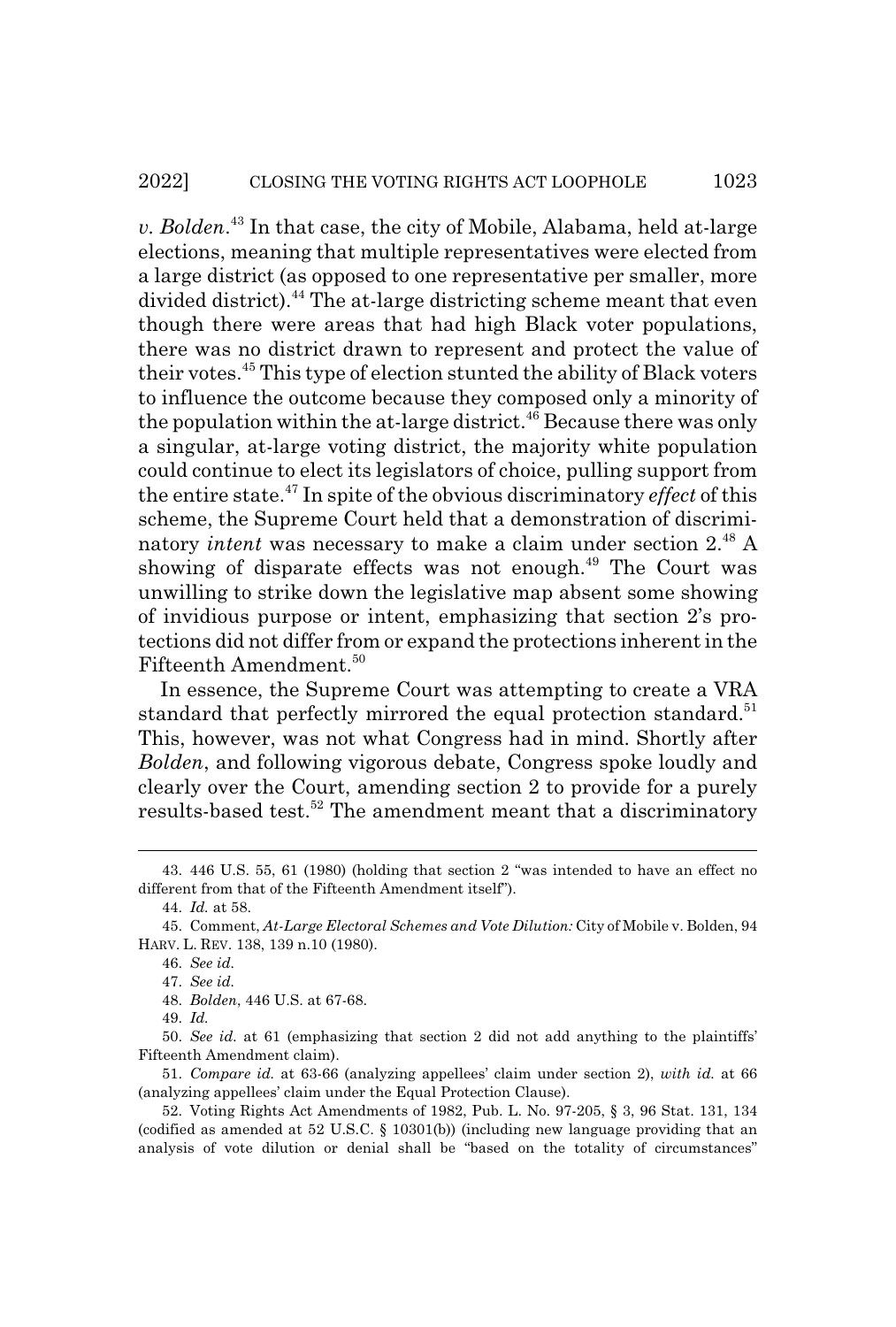purpose, or lack thereof, would not be a prerequisite for, nor dispositive of, a VRA claim.53 In order to quell the opposition, Congress also included a provision to clarify that the new effects standard did not mandate proportional representation.<sup>54</sup> This put a swift end to the Supreme Court's attempt at mirroring the equal protection standards and section 2 standards.<sup>55</sup> The amendment, however, also began the ongoing saga of untangling the application of two somewhat opposing standards—the discriminatory purpose test for equal protection and the discriminatory results test for the VRA.<sup>56</sup>

Just four years after Congress enacted the 1982 amendments, the Supreme Court addressed how to interpret Congress's results test. In *Thornburg v. Gingles*, newly bound by Congress's results test, the Court struck down five North Carolina legislative districts because they were not drawn in such a way as to enable Black voters to elect their candidates of choice.57 The Court in *Gingles* established that, as a threshold matter, courts should look for three specific factors in determining whether the line-drawers should draw a majorityminority district.58 Known as the "*Gingles* preconditions," these factors include: (1) that the minority group is sufficiently large and compact, (2) that the minority voters are politically cohesive, and (3) that the majority consistently votes as a bloc and defeats the minority's candidate of choice.<sup>59</sup> After these conditions are met. courts will evaluate if the minority voters were meaningfully

57. 478 U.S. 30, 34, 79-80 (1986).

demonstrating that "members have less opportunity than other members of the electorate to ... elect representatives of their choice").

<sup>53.</sup> *See id.*

<sup>54.</sup> *See id.* (providing that the new provisions did not establish any right to proportional representation for members of a suspect class). The fear that the statute could be construed to require proportional representation was a significant concern of its opponents. *See* Thomas M. Boyd & Stephen J. Markman, *The 1982 Amendments to the Voting Rights Act: A Legislative History*, 40 WASH.&LEE L. REV. 1347, 1390-92 (1983).

<sup>55.</sup> *See* McBride & Bell-Platts, *supra* note 4, at 337-38.

<sup>56.</sup> *See id.* at 341, 344-45.

<sup>58.</sup> *Id.* at 48-51. Majority-minority districts are those in which racial minorities compose the majority of voters in a district. While these districts certainly help communities of color elect their candidate of choice (provided the *Gingles* preconditions are met), it is worth noting that there are arguments for the proposition that majority-minority districts can hurt the interests of minority voters by creating less statewide accountability to minority voters. *See* L. Marvin Overby & Kenneth M. Cosgrove, *Unintended Consequences? Racial Redistricting and the Representation of Minority Interests*, 58 J. POL. 540, 540-41 (1996).

<sup>59.</sup> *Gingles*, 478 U.S. at 48-51.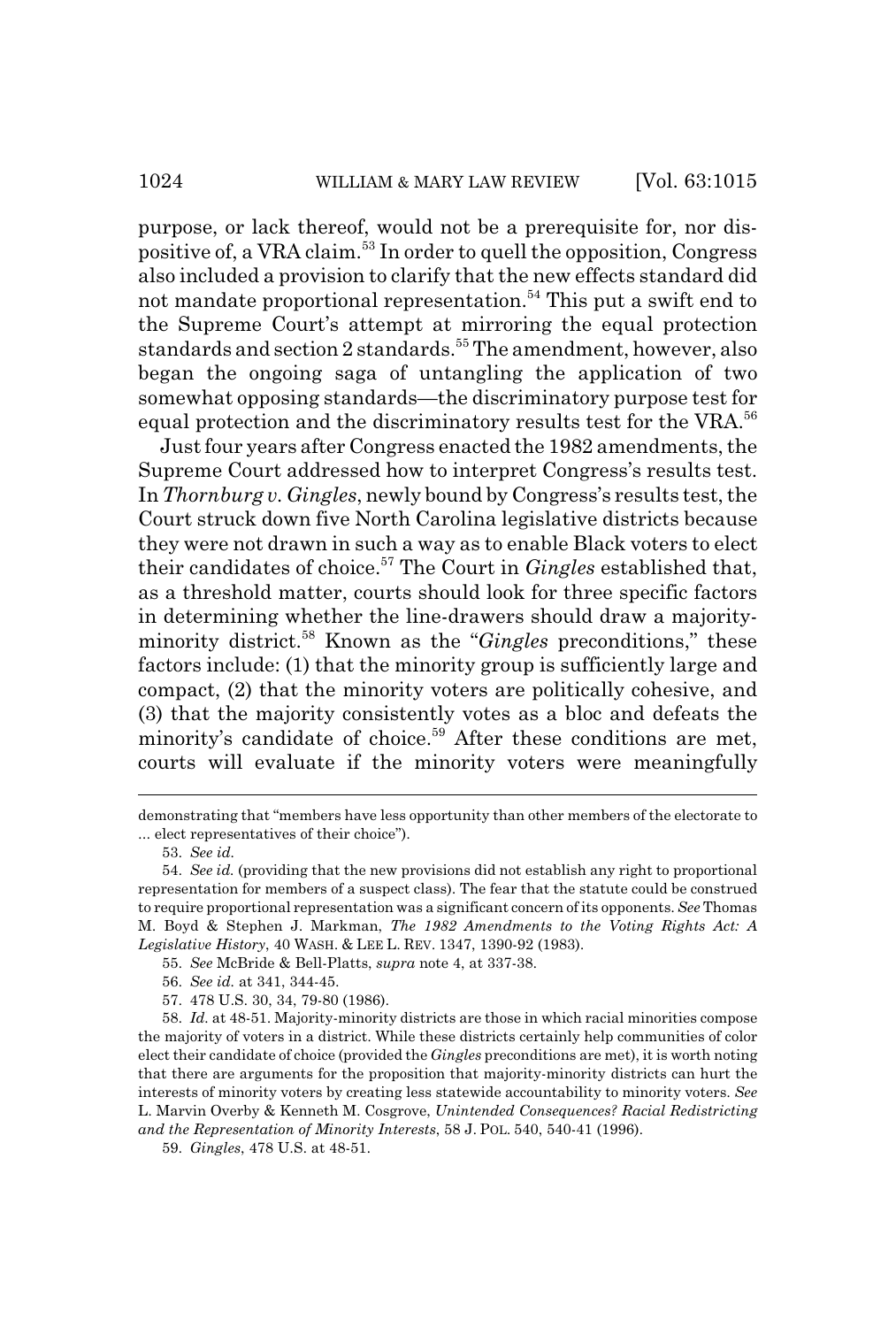prevented from electing their candidates of choice under the totality of the circumstances.60 To do this, courts must consider a variety of flexible factors, known as the "Senate Factors," such as history of discriminatory voting practices, extent of racially polarized voting, use of enhancing practices, and success of minority candidates. $61$ The Court's decision in *Gingles* was unanimous, but for varying reasons.62 Nonetheless, the result indicated that plaintiffs may, in fact, bring a claim under section 2 if these threshold conditions are met and the totality of the circumstances points to minority vote dilution, regardless of the intent or purpose of the line-drawers who created the conditions.<sup>63</sup>

# *C. Interactions Between the Voting Rights Act and Equal Protection Clause*

These developments were largely considered victories for minority voters because the intent test established in *Bolden* was too demanding and too limited to provide meaningful relief for voter suppression.<sup>64</sup> If the purpose of the VRA was to protect the right of minority voters to elect the candidates of their choice, requiring a "smoking gun" or definitive proof as to a line-drawer's "'sole' or 'dominant' motivation" made it nearly impossible to realize that purpose.<sup>65</sup>

63. *See id.* at 80 (majority opinion).

<sup>60.</sup> *Id.* at 46.

<sup>61.</sup> S. REP. NO. 97-417, at 28-29 (1982), *as reprinted in* 1982 U.S.C.C.A.N. 177, 206-07. Congress included the Senate Factors in its report accompanying the 1982 VRA amendments "to guide courts in assessing liability under the new standard." Dale E. Ho, *Voting Rights Litigation After* Shelby County*: Mechanics and Standards in Section 2 Vote Denial Claims*, 17 N.Y.U. J. LEGIS.&PUB. POL'Y 675, 689 (2014).

<sup>62.</sup> *Gingles*, 478 U.S. at 34, 82-84, 106. In her concurrence, Justice O'Connor was particularly concerned by her interpretation that the Court's holding required that states grant minority voters the "maximum feasible ... voting strength." *Id.* at 89 (O'Connor, J., concurring). She surmised that this meant the Court was, in essence, requiring "proportional representation." *Id.* at 91.

<sup>64.</sup> *See* Frank R. Parker, *The "Results" Test of Section 2 of the Voting Rights Act: Abandoning the Intent Standard*, 69 VA. L. REV. 715, 734-40 (1983) (highlighting the "storm of criticism" that followed the *Bolden* decision and the difficulties that the intent standard created).

<sup>65.</sup> *Id.* at 740-41 (quoting Palmer v. Thompson, 403 U.S. 217, 225 (1971)).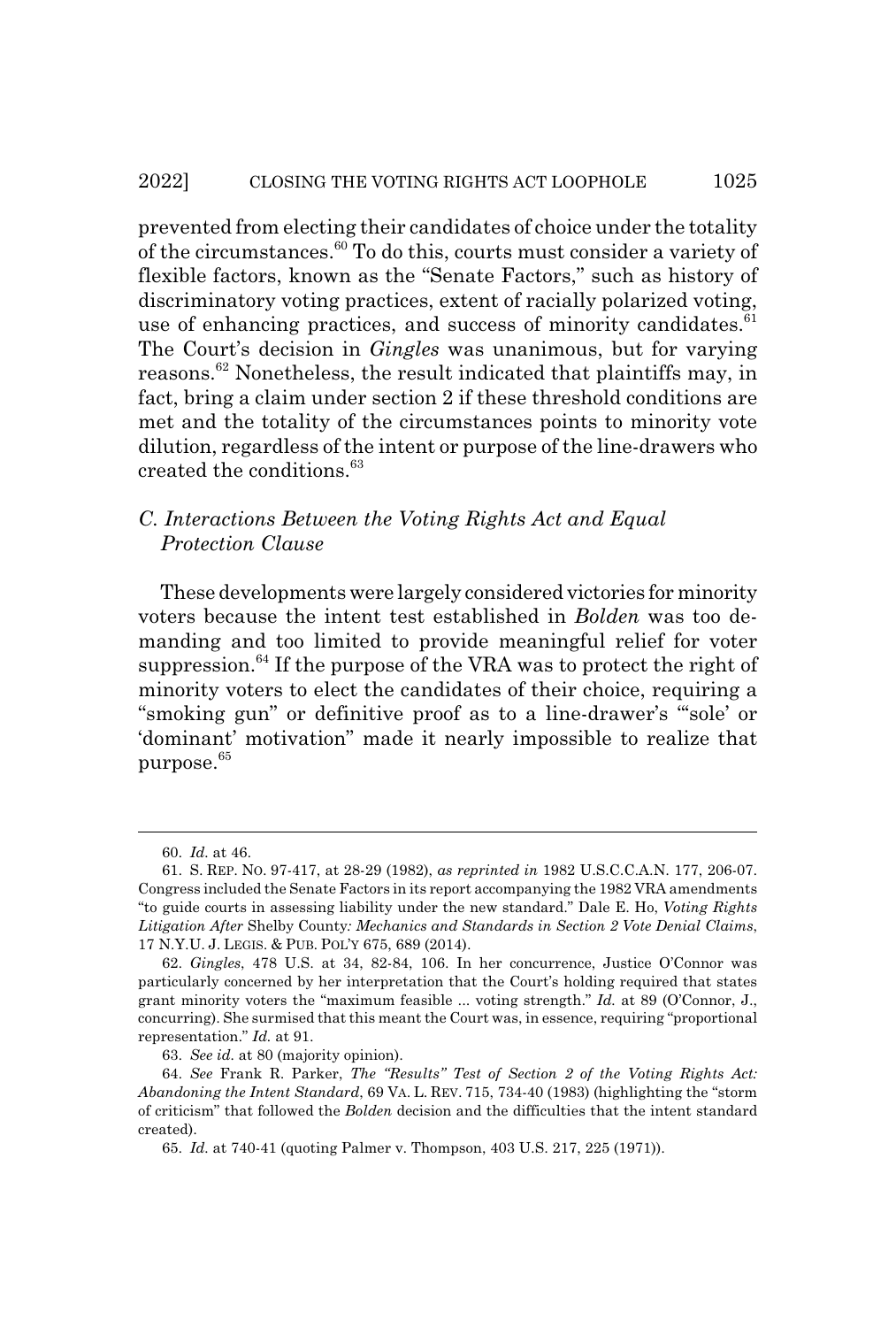But the right to select the candidate of a minority community's choice was not the only right that the Court sought to protect. Shortly after *Bolden*, the 1982 VRA amendments, and the Court's clarification of those amendments in *Gingles*, the Supreme Court heard a gerrymandering case in which these developments came face-to-face with the Equal Protection Clause.<sup>66</sup> In *Shaw v. Reno*, a group of white plaintiffs sued North Carolina for racial gerrymandering in two U.S. congressional districts. $67$  The white plaintiffs alleged that the districts were drawn irregularly in order to intentionally concentrate Black voters together in the two legislative districts.68 In evaluating what it considered some of "the most complex and sensitive issues [the] Court ha[d] faced," the majority concluded that the plaintiffs, at a minimum, stated a claim as to the constitutionality of the districts under the Equal Protection Clause.69 In order to come to this decision, the Court had to grapple with precisely what right it was trying to protect, demonstrating an inherent—and perhaps, unexpected—tension between the VRA and the Equal Protection Clause.

The plaintiffs alleged that the districting process had infringed on their right to a "'color-blind' electoral process."70 Although the Court did not expressly adopt the plaintiffs' language with regard to a right to color-blindness, it implicitly affirmed that the right existed.<sup>71</sup> The Court acknowledged that the right may not exist absolutely—that is, race-consciousness in line drawing is not inherently unconstitutional.<sup>72</sup> However, when the districts appear so irregular on their face that they can only be perceived as an effort to segregate based on race, line-drawers may violate an equal

71. *See id.*

<sup>66.</sup> *See* Shaw v. Reno, 509 U.S. 630, 633-34, 642 (1993).

<sup>67.</sup> *Id.* at 633-34, 638.

<sup>68.</sup> *Id.* at 637.

<sup>69.</sup> *Id.* at 633. Justice O'Connor, writing for the majority, emphasized that these "complex and sensitive issues" were "the meaning of the constitutional 'right' to vote, and the propriety of race-based state legislation designed to benefit members of historically disadvantaged racial minority groups." *Id.*

<sup>70.</sup> *Id.* at 641-42. It is important to note that the plaintiffs in *Shaw* were all white plaintiffs who did not live in the gerrymandered district. *Id.* at 638. Instead, they asserted that the statewide scheme violated their equal protection rights. *Id.* at 642. Interestingly, the Court did not consider standing.

<sup>72.</sup> *See id.*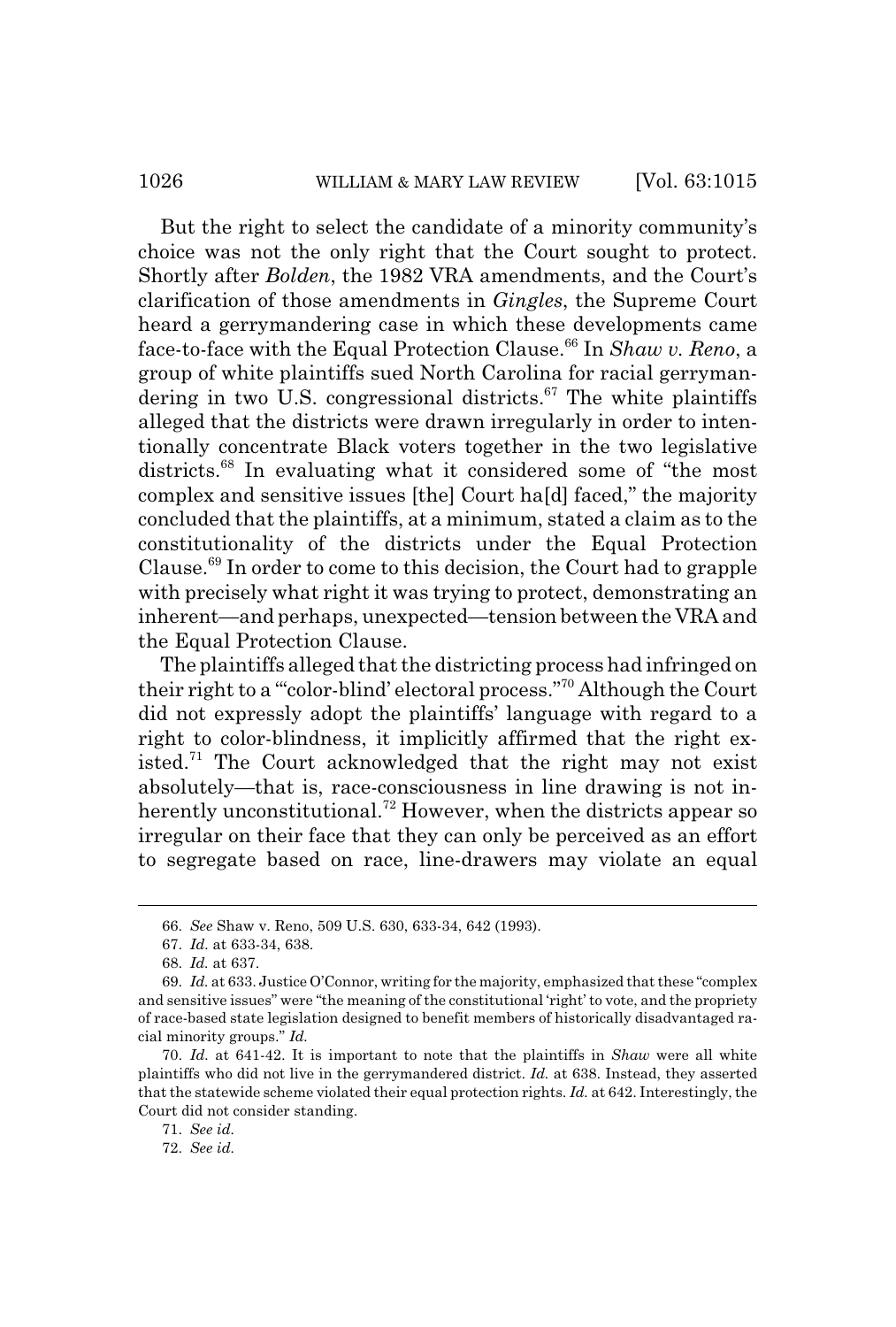protection right.<sup> $73$ </sup> As a result, if race is the predominant consideration in the creation of a district, courts must subject the district to strict scrutiny.<sup>74</sup>

Two years later, the Court clarified how to determine whether race was the predominant consideration. In a Georgia gerrymandering case, *Miller v. Johnson*, the Court articulated that race predominates when a plaintiff proves "that the legislature subordinated traditional race-neutral districting principles ... to racial considerations."75 The thrust of this race-predominance test is somewhat unclear; the Court did not clarify whether this inquiry relied on purely evidentiary results or on the subjective intent of the linedrawers.76 Developments in later cases indicate, however, that intent is a critical factor in determining race predominance. $77$ 

Both *Shaw* and *Miller* highlight the complex clash that had emerged between equal protection analysis and the VRA analysis by the 1990s: color-blindness measured by purpose versus race-consciousness measured by effects.<sup>78</sup>

#### II. A FLOOR WITH NO CEILING: EXPLORING THE PROBLEM

The tension between these rights and obligations persists today in a confusing contradiction at times. And as long as this tension remains, it leaves the door open for mistakes, discrimination, or abuse on the part of the line-drawers. In essence, line-drawers can use the VRA as a means to discriminate.<sup>79</sup> This happens when linedrawers are required to (or believe they are required to) comply with section 2 in their creation of a majority-minority district, but in creating the district, they over-inflate the number of minority voters

<sup>73.</sup> *See id.*

<sup>74.</sup> *See, e.g.*, Ala. Legis. Black Caucus v. Alabama, 231 F. Supp. 3d 1026, 1033 (M.D. Ala. 2017).

<sup>75. 515</sup> U.S. 900, 916 (1995).

<sup>76.</sup> *See id.*; Guy-Uriel E. Charles & Luis Fuentes-Rohwer, *Challenges to Racial Redistricting in the New Millennium:* Hunt v. Cromartie *as a Case Study*, 58 WASH.&LEE L. REV. 227, 246-49 (2001).

<sup>77.</sup> *See* Charles & Fuentes-Rohwer, *supra* note 76, at 247.

<sup>78.</sup> *See* Sue T. Kilgore, Comment, *Between the Devil and the Deep Blue Sea: Courts, Legislatures, and Majority-Minority Districts*, 46 CATH. UNIV. L. REV. 1299, 1304-05 (1997) (asking the question that these standards raise: "What is a legislature to do?").

<sup>79.</sup> *See* Curtis, *supra* note 21, at 478-79.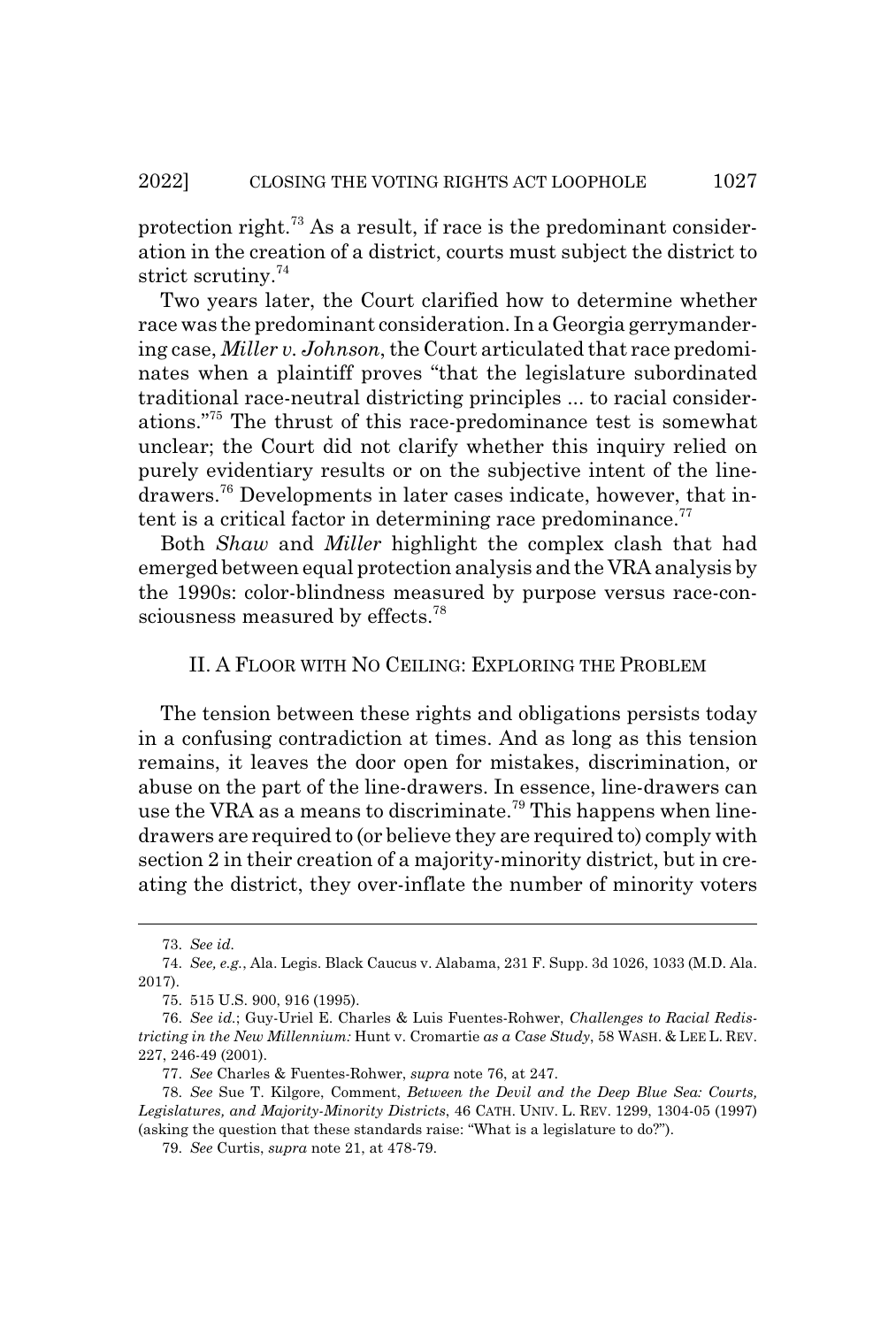needed to comply with the VRA.<sup>80</sup> This becomes a form of "packing"—placing an unnecessarily large group of minority voters in a particular district, which ultimately dilutes the group's voting power throughout the rest of the state. $81$ 

If the Supreme Court finds that race predominated in the creation of a district, it evaluates the lines under the strict scrutiny standard.<sup>82</sup> First, the Court assesses whether there was a sufficient compelling interest for drawing the lines as they were drawn.<sup>83</sup> Although the Court has not expressly ruled on the matter, it often assumes without deciding that compliance with section 2 is, in fact, a compelling interest.<sup>84</sup> However, this is not the end of the inquiry. In order to assume that section 2 compliance was necessary, the line-drawers must demonstrate that they believed themselves to be at risk of violating section 2 if they did not create the majorityminority district in conformity with the statute.<sup>85</sup> This showing essentially shifts the responsibility onto the line-drawers to demonstrate the prima facie case for a potential section 2 violation.<sup>86</sup> The line-drawers must demonstrate the presence of the *Gingles* preconditions—compactness, minority political cohesion, and a majority voting bloc—and that the totality of the circumstances indicates there would have been a section 2 violation. $87$  If all these

<sup>80.</sup> *See, e.g.*, *Bethune-Hill II*, 326 F. Supp. 3d 128, 138 (E.D. Va. 2018) (explaining that the legislature self-imposed a requirement that, in a majority-minority district created pursuant to the VRA, there be a minimum of 55 percent Black Voting Age Population (BVAP) in the district).

<sup>81.</sup> *See* Overby & Cosgrove, *supra* note 58, at 549 (noting that "[p]acking" limits the minority community's influence in the surrounding area).

<sup>82.</sup> *See, e.g.*, Miller v. Johnson, 515 U.S. 900, 920 (1995) (applying strict scrutiny after finding that "[r]ace was ... the predominant, overriding factor explaining the General Assembly's decision to attach ... various appendages containing dense majority-black populations").

<sup>83.</sup> *Id.* at 922.

<sup>84.</sup> *See* Shaw v. Hunt, 517 U.S. 899, 915 (1996) ("We assume, *arguendo*, for the purpose of resolving this suit, that compliance with § 2 could be a compelling interest."); *see also* Bush v. Vera, 517 U.S. 952, 1002 (1996) (Thomas, J., concurring) (demonstrating the Court's willingness to assume, without deciding, that the State asserted a compelling interest in section 2 compliance).

<sup>85.</sup> *Shaw*, 517 U.S. at 914-15.

<sup>86.</sup> Caroline A. Wong, Comment, *Sued if You Do, Sued if You Don't: Section 2 of the Voting Rights Act as a Defense to Race-Conscious Districting*, 82 U. CHI. L. REV. 1659, 1678 (2015).

<sup>87.</sup> *Shaw*, 517 U.S. at 914-16.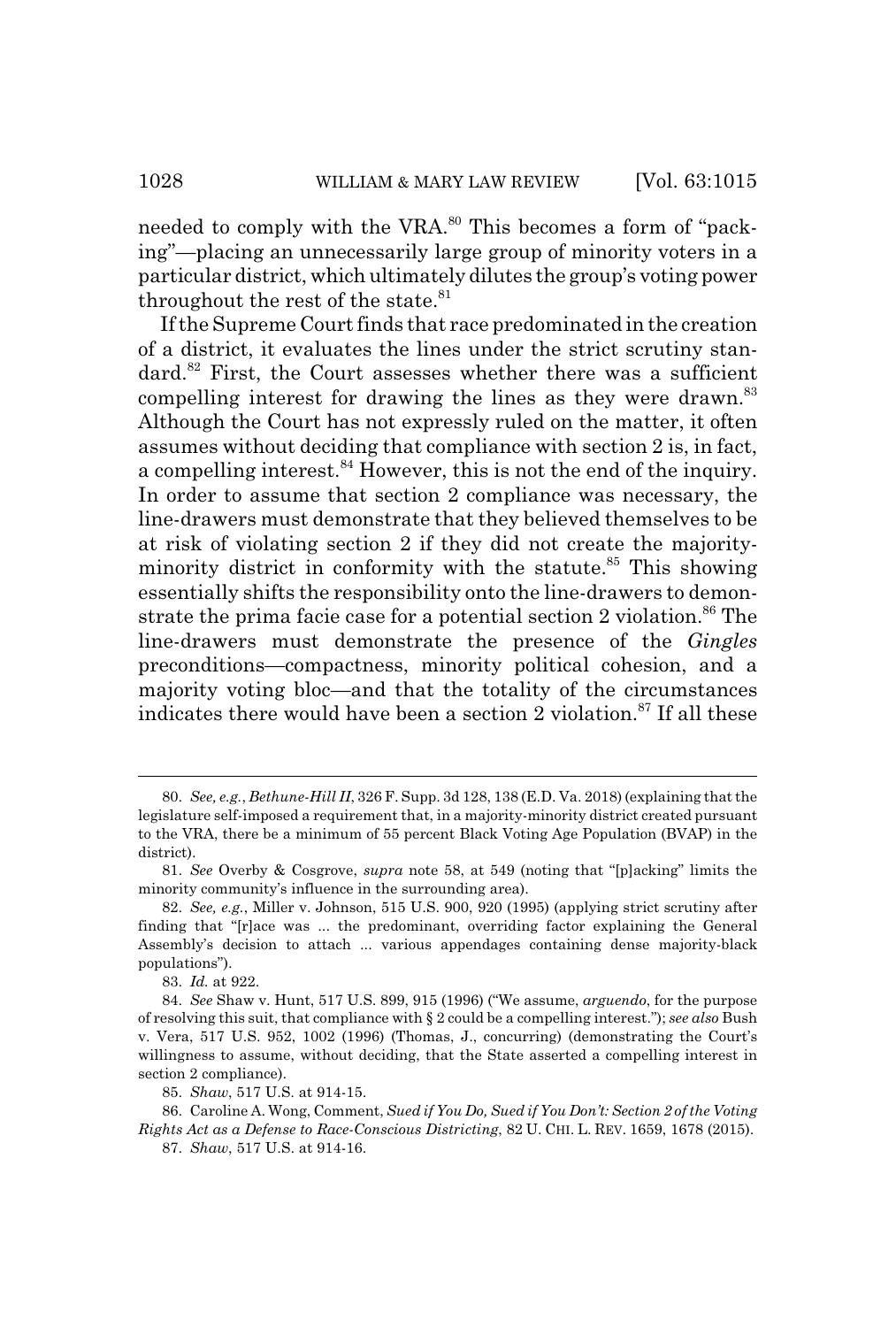factors are present, the Court is typically willing to assume that section 2 compliance is a compelling interest.

Notably, recent developments in the partisan gerrymandering arena have further complicated the matter. Although partisan gerrymandering had a long and controversial history through the courts, in 2019, the Supreme Court ruled that partisan gerrymandering cases are nonjusticiable.<sup>88</sup> Although the Court did not condone partisan gerrymandering, it held that there was no way for courts to create judicially manageable standards to remedy the practice and found that it would be a grave expansion of judicial authority to attempt to do so.<sup>89</sup>

This holding acts as a barrier for plaintiffs right at the outset, creating a "shield" for line-drawers against racial gerrymandering claims.90 In other words, if the line-drawers can demonstrate that party, rather than race, was the predominant consideration in line drawing, the map must only survive rational basis scrutiny, and it will likely pass constitutional muster.<sup>91</sup> In an increasingly partisan era, this standard is easier to satisfy, resulting in less scrutiny for potential racial gerrymanders—especially those that purport to use the VRA as their primary compelling interest.  $92$ 

If the government demonstrates a compelling interest, the next step of the strict scrutiny inquiry, the narrow tailoring evaluation, may also prove unpredictable. Courts are not always clear as to what factors they look for in their narrow tailoring inquiry in racial

<sup>88.</sup> *See* Rucho v. Common Cause, 139 S. Ct. 2484, 2506-08 (2019). *But see id.* at 2516 (Kagan, J., dissenting) ("[I]n throwing up its hands, the majority misses something under its nose: What it says can't be done *has* been done. Over the past several years, federal courts across the country—including, but not exclusively, in the decisions below—have largely converged on a standard for adjudicating partisan gerrymandering claims.").

<sup>89.</sup> *Id.* at 2506-08 (majority opinion) (exploring the Court's difficulty with defining fairness in this case and highlighting that to rule otherwise would be a drastic expansion of judicial authority).

<sup>90.</sup> *See* Kyle Keraga, Note, *Drawing the Line: A First Amendment Framework for Partisan Gerrymandering in the Wake of* Rucho v. Common Cause, 79 MD. L. REV. 798, 830 (2020) (explaining that the *Rucho* decision weakens racial gerrymandering claims by providing partisan gerrymandering as a "shield" for lawmakers).

<sup>91.</sup> *See id.* at 807-08, 830-31.

<sup>92.</sup> *See* Richard L. Hasen, *Race or Party, Race as Party, or Party All the Time: Three Uneasy Approaches to Conjoined Polarization in Redistricting and Voting Cases*, 59 WM. & MARY L.REV.1837, 1840-42 (2018) (outlining three different theories as to how race and party interact and indicating that they are, in many ways, inseparable).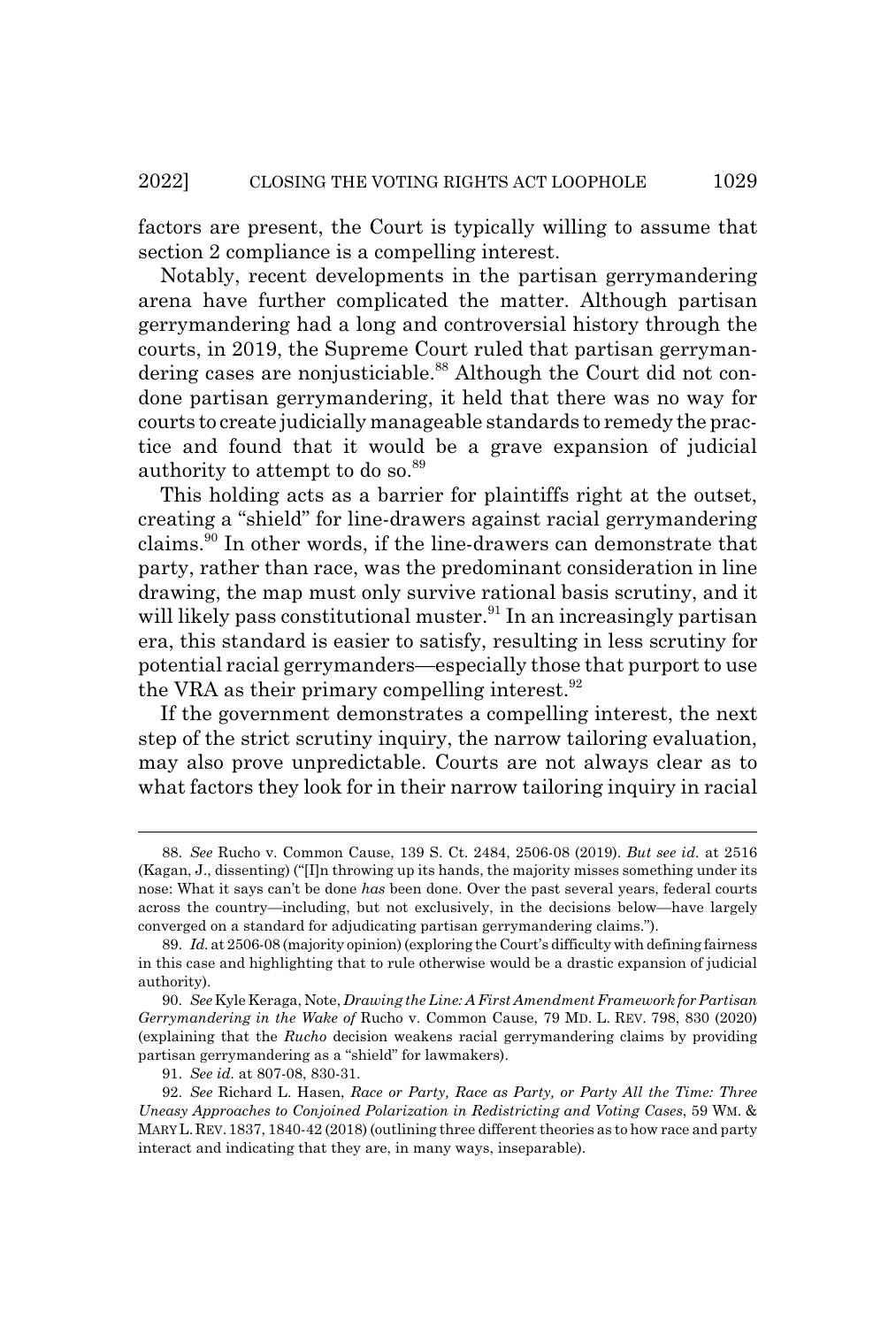gerrymandering and VRA cases. The Supreme Court requires that courts look for a "strong basis in evidence in support of the (racebased) choice that [the legislature] has made."93 But what does this mean? In some cases, it appears that the Court is further scrutinizing the line-drawers' belief that their actions were necessary.<sup>94</sup> In other cases, the Court seems to be evaluating how well or how precisely the lawmakers complied with section 2 by evaluating the challenged districts under the *Gingles* preconditions and the Senate Factors.<sup>95</sup> While the exact focus of the narrow tailoring question is sometimes unclear, courts are consistent in articulating that they are looking for a "strong basis in evidence" that the line-drawers were required to comply with section 2 in drawing the districts as they did.

This framework leaves room for error or, worse, discriminatory practices.96 It opens the door for line-drawers, once they have a reasonable belief and a basis in evidence that they should comply with section 2, to place many—*too many*—voters of color in a particular district, which dilutes their overall voting strength. $97$  In essence, the current framework creates a floor but does not create a ceiling.

The 2018 case, *Bethune-Hill v. Virginia State Board of Elections*  $(Bethune-Hill II)$ , is illustrative.<sup>98</sup> The Virginia legislature imposed a blanket requirement that, in its majority-minority districts, it would ensure that minority voters composed 55 percent of the Black Voting Age Population (BVAP).<sup>99</sup> After a long and winding road through the courts, including two trips to the Supreme Court, the district court held on remand that although the Virginia legislature

<sup>93.</sup> Ala. Legis. Black Caucus v. Alabama, 135 S. Ct. 1257, 1274 (2015) (internal quotation omitted).

<sup>94.</sup> *See id.* (finding that because the legislature asked the wrong question at the outset by attempting to preserve existing minority percentages in majority-minority districts, it reached the wrong answer for the purposes of narrow tailoring).

<sup>95.</sup> *See* Shaw v. Hunt, 517 U.S. 899, 916-17 (1996) (holding that because minority voters were not geographically compact enough, the legislature did not narrowly tailor the district to comply with section 2).

<sup>96.</sup> *See* Curtis, *supra* note 21, at 478-79.

<sup>97.</sup> *See id.*; Overby & Cosgrove, *supra* note 58, at 549.

<sup>98. 326</sup> F. Supp. 3d 128 (E.D. Va. 2018). Note that *Bethune-Hill II* involved section 5 of the VRA, a section that is now essentially null. *See* Shelby County v. Holder, 570 U.S. 529 (2013). Section 5 remains relevant, however, to illustrate the way that VRA compliance can result in an overly "packed" district.

<sup>99.</sup> *Bethune-Hill II*, 326 F. Supp. at 138.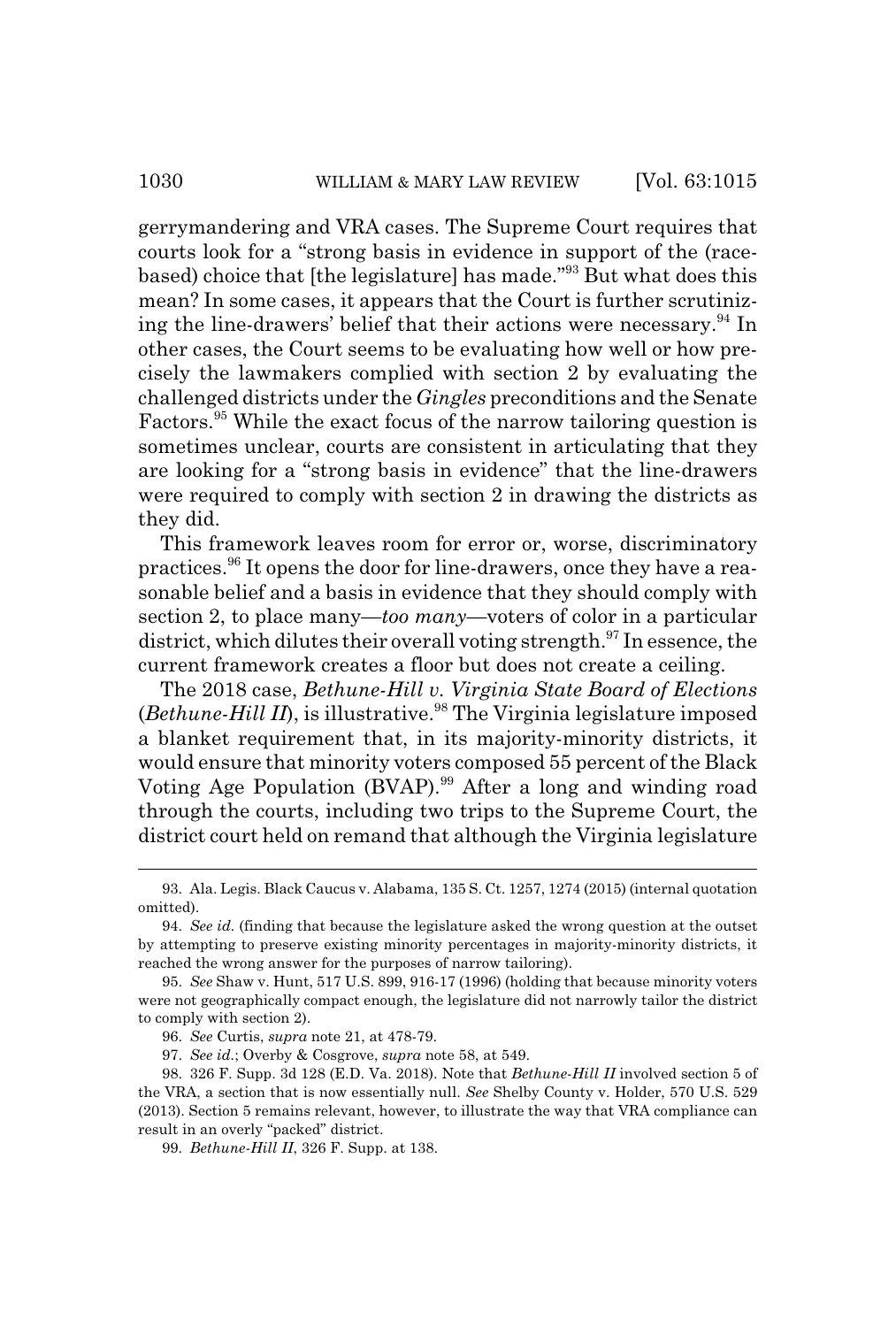may have properly invoked the VRA as a compelling interest, the generalized 55 percent BVAP floor was not narrowly tailored to meet that interest.<sup>100</sup>

Thus, the problem was not only the racial gerrymander; it was using the VRA to *justify* the gerrymander. The problem is not just placing a majority of voters of color in a particular district; the problem is placing *too many* voters of color in a particular district in the name of the VRA. The conflicting standards, however, allow this problem to persist. The standards create a loophole in which states can assert the need to comply with the VRA and then, by not adequately researching or understanding voting patterns, improperly place too many voters of color in a particular district. Because of the dangers that these conflicting standards pose, courts must remain vigilant to identify when line-drawers utilize this loophole and should create a framework that more readily accounts for this problem in order to remedy it.

### III. A NEW FRAMEWORK: NARROWLY TAILORED TO REALITY

A more workable framework requires the Court to alter the race predominance inquiry and ensure that the narrow tailoring analysis realistically and rigorously analyzes vote dilution. This Part addresses the reasons for and benefits of reconsidering both stages of the analysis. Section A focuses on the reasons for change; it explores how the current tests are out of touch with the realities that occur in the process of redistricting and in the courts when districts are challenged. Next, Section B argues for a presumption of race predominance in racial gerrymandering and VRA inquiries. This presumption will help to realign the inquiry with redistricting realities. Finally, Section C argues that if a state uses section 2 compliance as its compelling interest, courts should evaluate whether there was a strong basis in evidence to support the raceconscious districting *and* whether the race-conscious districting included more minority voters than reasonably necessary to achieve the VRA's goals. This change will strengthen accuracy and accountability in the districting process and subsequent litigation.

<sup>100.</sup> *See id.* at 179-80.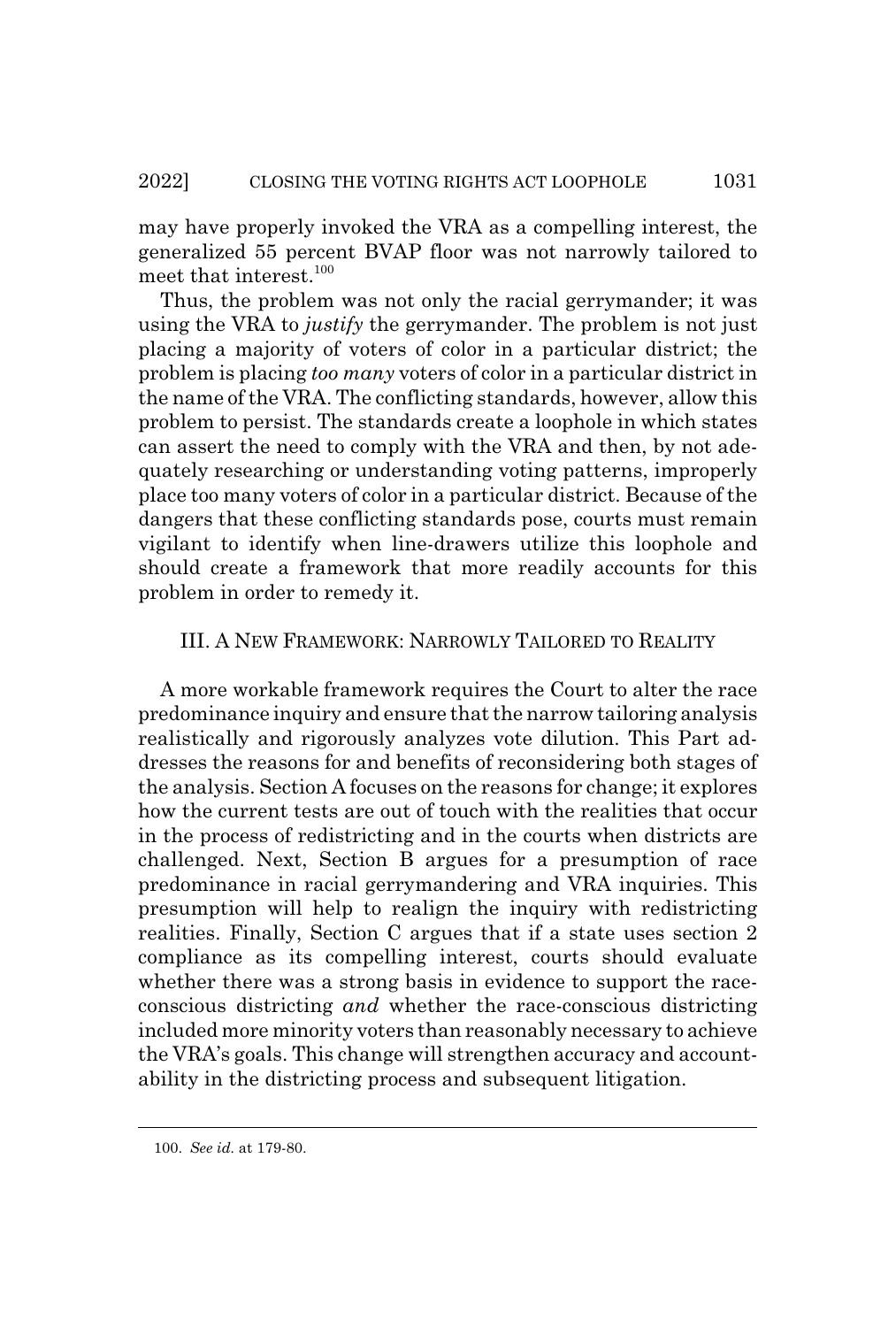### *A. The Current Tests Are out of Touch with Reality*

The current tests do not always provide a meaningful way to evaluate and remedy the existing loophole. Because the Court created the equal protection and section 2 standards independent of one another, the standards do not communicate with one another. In other words, the racial gerrymandering test does not account for VRA compliance, and the VRA compliance tests do not account for racial gerrymandering.<sup>101</sup> Each operates in its own universe. This can become problematic, especially if section 2 is used in ways to further partisan ends. Currently, line-drawers and judges are not bound by a legal test to ensure that this problem does not occur. Mechanical application of these tests loses sight of reality and fails to protect minority voters.

It is worth noting that some scholars and commentators debate the distinctiveness of race and party, arguing that race and party are in many ways inextricable.<sup>102</sup> This creates a wrinkle in the analysis. It makes it far more difficult to determine when race predominates versus when purely partisan means or some combination of race and party predominate.<sup>103</sup> The nonjusticiability of partisan gerrymandering transforms the problem from a wrinkle in the analysis into a full roadblock for racial gerrymandering claims, as does the notion that race is a proxy for partisanship. $104$ 

Treating race as a proxy for partisanship could render much of section 2 obsolete, something that courts should not be willing to do in light of Congress's clear intent in the 1982 amendments.<sup>105</sup>

<sup>101.</sup> *See* Wong, *supra* note 86, at 1659-60.

<sup>102.</sup> Hasen, *supra* note 92, at 1865 ("The argument is not that partisanship is equivalent to racism ... but that the two factors are so inextricably linked under conditions of conjoined polarization that to discriminate on the basis of one is to discriminate on the basis of the other.").

<sup>103.</sup> *See* Leading Cases, Cooper v. Harris, 131 HARV. L. REV. 303, 310 (2017) (examining the "jumbled way that race and party interact in redistricting" and concluding that "race and party are two sides of the same coin").

<sup>104.</sup> *See* Richard L. Hasen, *The Supreme Court's Pro-Partisanship Turn*, 109 GEO. L.J. ONLINE 50, 50 (2020).

<sup>105.</sup> Voting Rights Act Amendments of 1982, Pub. L. No. 97-205, 96 Stat. 131, 131 (codified as amended at 52 U.S.C. § 10301); *see* Joshua S. Sellers, *Election Law and White Identity Politics*, 87 FORDHAM L. REV. 1515, 1564 (2019) (explaining that the district court in *Bethune-Hill II* "crudely relied upon [race] as a proxy for partisanship"); *see also* Patino v. City of Pasadena, 230 F. Supp. 3d 667, 727 (S.D. Tex. 2017) (recognizing that Pasadena county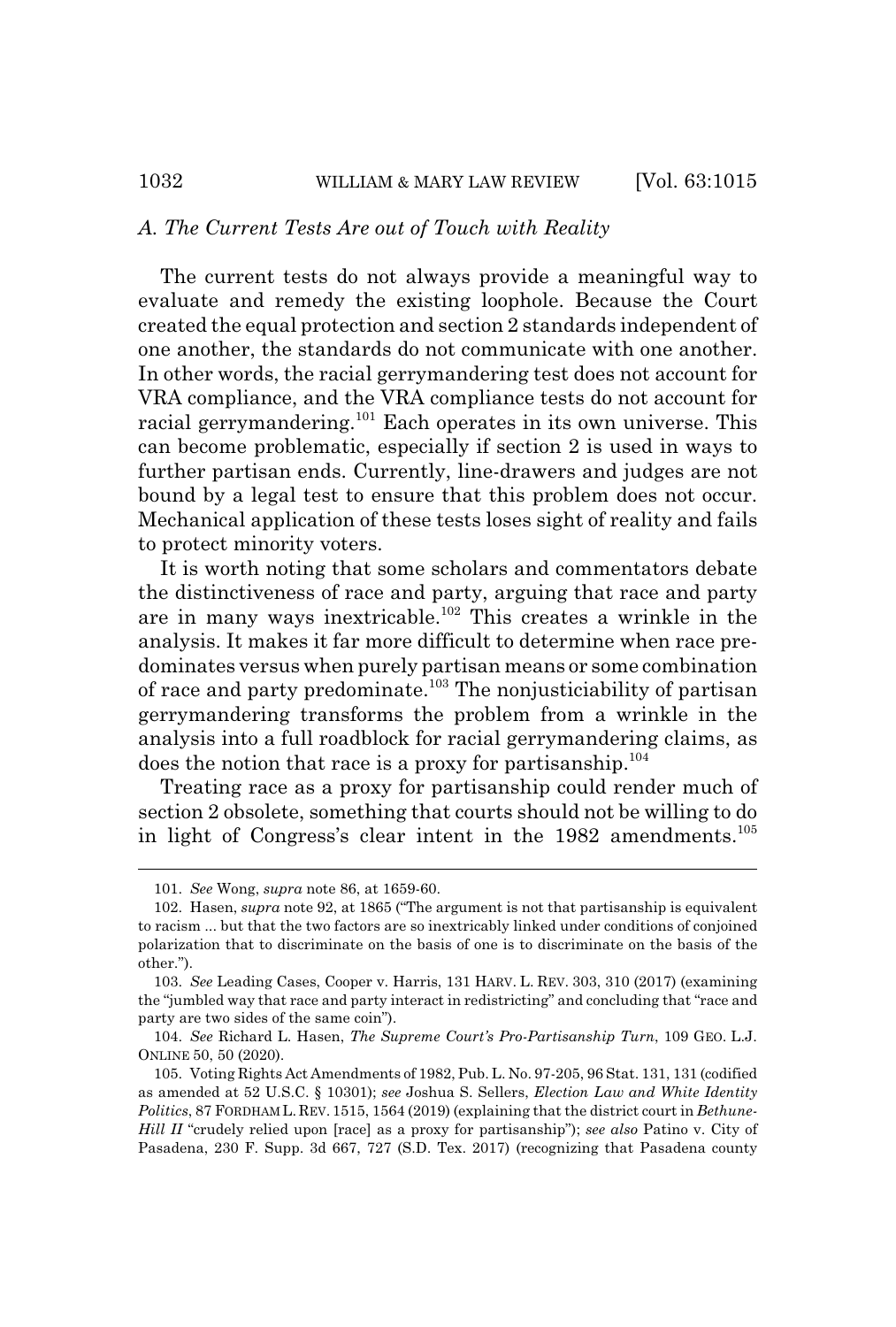Nonetheless, the argument that party, rather than race, predominated in the line-drawing process may be a tempting one for linedrawers to make.<sup>106</sup> The argument affords the line-drawers significantly more freedom with significantly less accountability.<sup>107</sup> This Note does not debate nor address where that difficult line should be drawn, but rather argues that the current frameworks do not account for the broader realities that these uncertainties create. In other words, regardless of where the line should be drawn between race and partisanship, current frameworks allow line-drawers to toe, cross, or ignore that line altogether.

#### *B. Introducing a Presumption of Race Predominance*

In order to ensure that the line-drawers do not abuse the section 2 defense, the framework for the analysis must change so that the gerrymandering and VRA tests better communicate with one another. To allow for this type of communication, the Court should establish a presumption of race predominance in cases for which VRA compliance serves as the compelling interest.

The key feature of this presumption would be the shifting of the burden to the other party.<sup>108</sup> This burden-shifting framework exists robustly in other areas of the law, namely in the employment discrimination context.<sup>109</sup> There, courts use a three-step framework. First, if the plaintiff establishes a prima facie case, the courts shift the burden onto an employer to demonstrate a nondiscriminatory reason for termination.<sup>110</sup> If the employer does so, the burden shifts back to the plaintiff to show that the alleged reason was pretextual.<sup>111</sup> Courts hearing voting rights cases can borrow the same test.

110. *Id.*

officials openly understood race and party to be "interchangeable proxies" in the line-drawing process).

<sup>106.</sup> *See Patino*, 230 F. Supp. 3d at 704.

<sup>107.</sup> *See* Sellers, *supra* note 105, at 1564-65 (demonstrating lawmakers' overt endorsement of using race as a rough proxy for partisanship, but emphasizing the "discomfiting" nature of this approach).

<sup>108.</sup> *See* Stephen Wolf, Note, Race Ipsa*: Vote Dilution, Racial Gerrymandering, and the Presumption of Racial Discrimination*, 11 NOTRE DAME J.L., ETHICS &PUB.POL'Y 225, 235-36 (1997).

<sup>109.</sup> *See* McDonnell Douglas Corp. v. Green, 411 U.S. 792, 802 (1973).

<sup>111.</sup> Bainbridge v. Loffredo Gardens, Inc., 378 F.3d 756, 760 (8th Cir. 2004).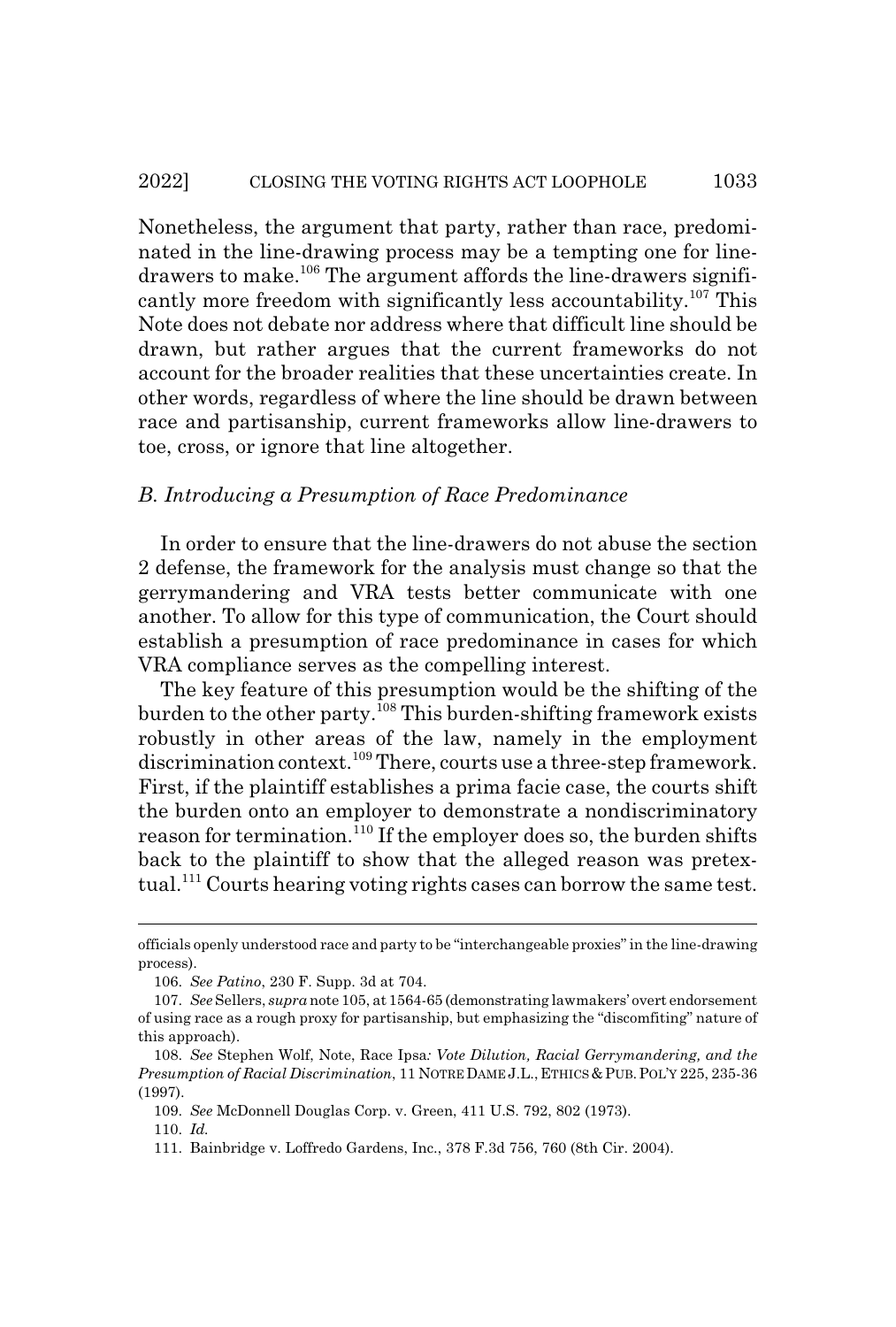#### 1034 WILLIAM & MARY LAW REVIEW [Vol. 63:1015]

Typically, in VRA claims, the plaintiff needs to show that race did, in fact, predominate in the government's line-drawing process.112 Applying a presumption of race predominance at this stage would shift the burden to the defendant, requiring a showing that other factors predominated instead.113 If the defendant asserts that other factors predominated, the plaintiff would have the opportunity to show, just as in the employment discrimination context, that the asserted factors were pretextual. If the defendant cannot demonstrate that other factors predominated or a court finds the other factors pretextual, a court should evaluate the majority-minority district under strict scrutiny.<sup>114</sup> At that point, the defendant may assert section 2 compliance as the compelling interest for race-based  $boundaries.<sup>115</sup>$ 

Like other presumptions, the presumption of race predominance would be rebuttable. For example, if the defendant demonstrates particularly unique considerations to the district that line-drawers considered more heavily and predominately than race (but nevertheless created a majority-minority district), the defendant may successfully rebut the presumption. Additionally, a demonstration that the line-drawers sought to adhere to a constitutional or statutory command or priority could rebut the presumption. For example, if a state's constitution requires preservation of communities of interest and the line-drawers maintained a particular religious or social community (and in doing so, created a majority-minority district), they could rebut the presumption of race predominance.

The reason for this presumption is simple—it aligns with the reality of what line-drawers experience as they draw district lines. The presumption places emphasis and pressure on the appropriate actors and requires that governments adequately explain why

<sup>112.</sup> *See* Cooper v. Harris, 137 S. Ct. 1455, 1463-64 (2017).

<sup>113.</sup> *See McDonnell Douglas Corp.*, 411 U.S. at 802.

<sup>114.</sup> This presumption would reverse the approach taken by the Court in *Cooper v. Harris* by requiring that the North Carolina legislature demonstrate the traditional race-neutral criteria that it used. Although in that case the plaintiffs prevailed on the predominance point, this alternate standard would have presumed race predominance at the outset. *See Cooper*, 137 S. Ct. at 1463-64.

<sup>115.</sup> *See supra* note 84 and accompanying text; *see also Cooper*, 137 S. Ct. at 1464 ("This Court has long assumed that one compelling interest is complying with ... the Voting Rights Act of 1965.").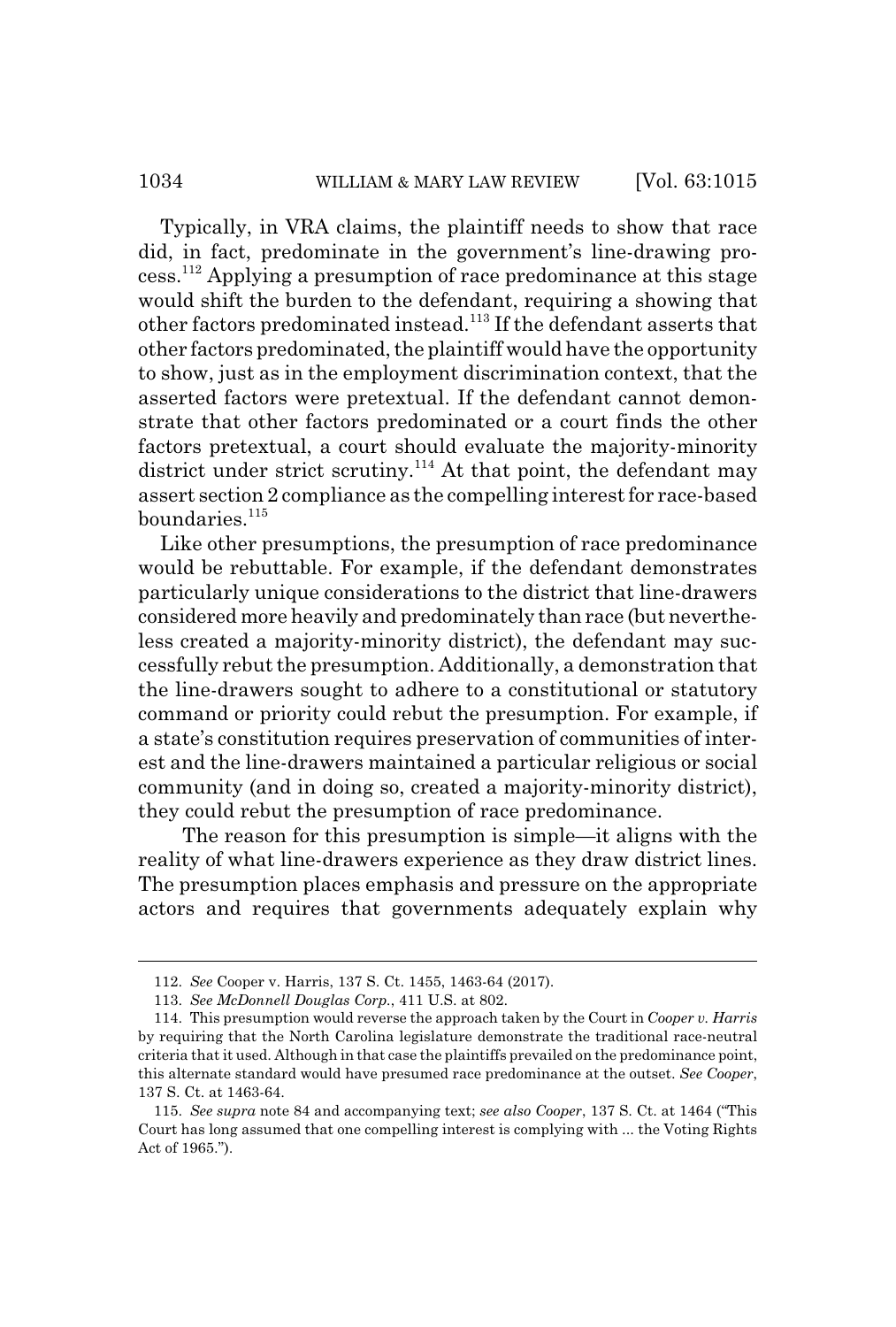something that *looks* like race predominance is not.<sup>116</sup> If linedrawers are to assert that they drew a district for the purpose of conforming with section 2, it should be presumed at the outset that race predominated in the process of drawing that district.

Courts already face uncertainty in determining just which factor predominated in the line-drawing process.117 The race-predominance inquiry is neither intuitive nor easy. In the redistricting context, "predominant" means "that the legislature subordinated traditional race-neutral districting principles ... to racial considerations."<sup>118</sup> Merriam-Webster defines "predominant" as "having superior strength, influence, or authority."<sup>119</sup> The definition courts employ, then, is less specific than the dictionary definition of predominance. In their inquiries, courts ask if all other traditional criteria were subverted to race rather than asking if race had a superior influence. This distinction is a small but noteworthy one. Requiring a showing that all other factors were subverted in a process of countless considerations is more subjective and difficult than considering the influence and strength of the racial considerations generally.

For example, in *Alabama Legislative Black Caucus v. Alabama*, the Supreme Court held that the lower court improperly considered whether race did or did not predominate.<sup>120</sup> In that case, the district court placed the legislature's goal of equal population in each district on equal footing with consideration of racial factors.<sup>121</sup> The Court held that the scheme was improper because the line-drawers should have treated the equal population consideration as a background condition rather than weighed evenly against racial considerations.122 The Supreme Court did not hold that race predominated, but rather stated that the outcome could have been different if the district court properly weighed these factors.<sup>123</sup>

<sup>116.</sup> *See, e.g.*, *Bethune-Hill I*, 141 F. Supp. 3d 505, 554 (E.D. Va. 2015), *aff'd in part*, *vacated in part*, 137 S. Ct. 788 (2017).

<sup>117.</sup> *See* Ala. Legis. Black Caucus v. Alabama, 135 S. Ct 1257, 1267 (2015).

<sup>118.</sup> Miller v. Johnson, 515 U.S. 900, 916 (1995).

<sup>119.</sup> *Predominant*, MERRIAM-WEBSTER, https://www.merriam-webster.com/dictionary/ predominant [https://perma.cc/2Q4C-G8PL].

<sup>120.</sup> *Ala. Legis. Black Caucus*, 135 S. Ct. at 1270.

<sup>121.</sup> *Id.*

<sup>122.</sup> *Id.*

<sup>123.</sup> *Id.* at 1272.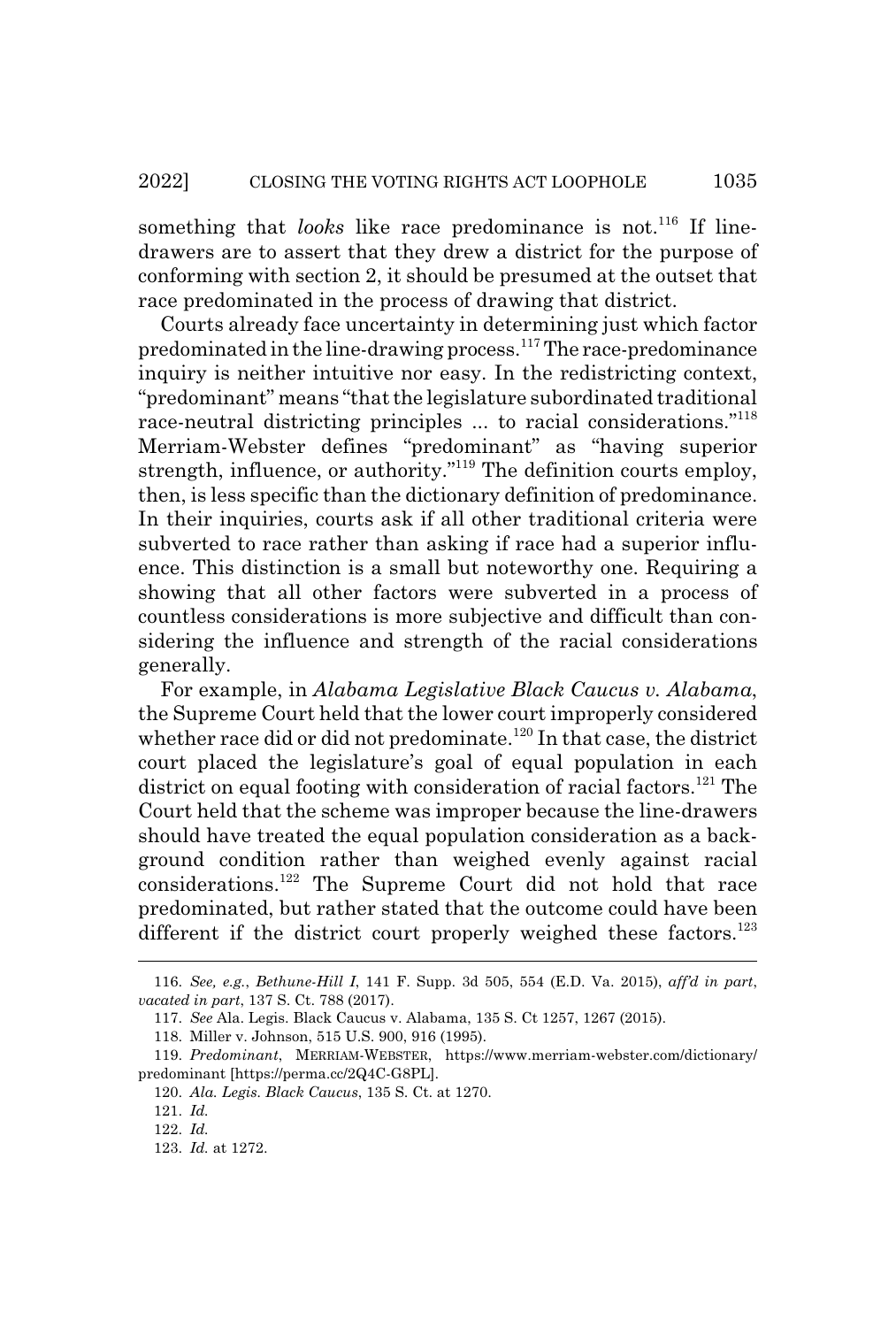Hypothetically, if the court had applied a presumption of race predominance to the district at the outset, race-predominance would be presumed. The district court would then consider whether the equal population rationale was sufficient to rebut the presumption. If the defendants could not properly show that equal population was considered to a significantly greater degree than race, the district would be subject to strict scrutiny.

When a government asserts that the *compelling* state interest for creating a majority-minority district was to comply with an Act that demands race-consciousness and race-based considerations, it is out of touch with the very definition of "predominant" to insist that race did not predominate.<sup>124</sup> Race cannot be both an afterthought and a forethought at the same time; applying a presumption of race-predominance to majority-minority districts would foreclose that argument.

#### *C. The Need for an Expanded Narrow Tailoring Analysis*

Courts should also reevaluate how they assess narrow tailoring in gerrymandering and section 2 cases. Currently, when the government asserts section 2 compliance as a compelling interest, courts primarily evaluate whether the government credibly anticipated that it would need to comply with the VRA at the narrow tailoring stage.125 Courts may phrase the strong basis in evidence test in different ways, but it boils down to this:

Narrow tailoring in the context of VRA compliance means that the [jurisidction] must show "it had 'a strong basis in evidence' for concluding that the [VRA] required its action," or, stated differently, "that it had 'good reasons' to think that it would transgress the [VRA] if it did not draw race-based district lines."<sup>126</sup>

<sup>124.</sup> *See* Wong, *supra* note 86, at 1669-71 (explaining the complications associated with demonstrating or disproving racial dominance in gerrymandering cases).

<sup>125.</sup> *See, e.g.*, Shaw v. Reno, 509 U.S. 630, 656 (1993); Shaw v. Hunt, 517 U.S. 899, 915 (1996).

<sup>126.</sup> Navajo Nation v. San Juan County, 929 F.3d 1270, 1281 (10th Cir. 2019) (quoting Cooper v. Harris, 137 S. Ct. 1455, 1464 (2017)).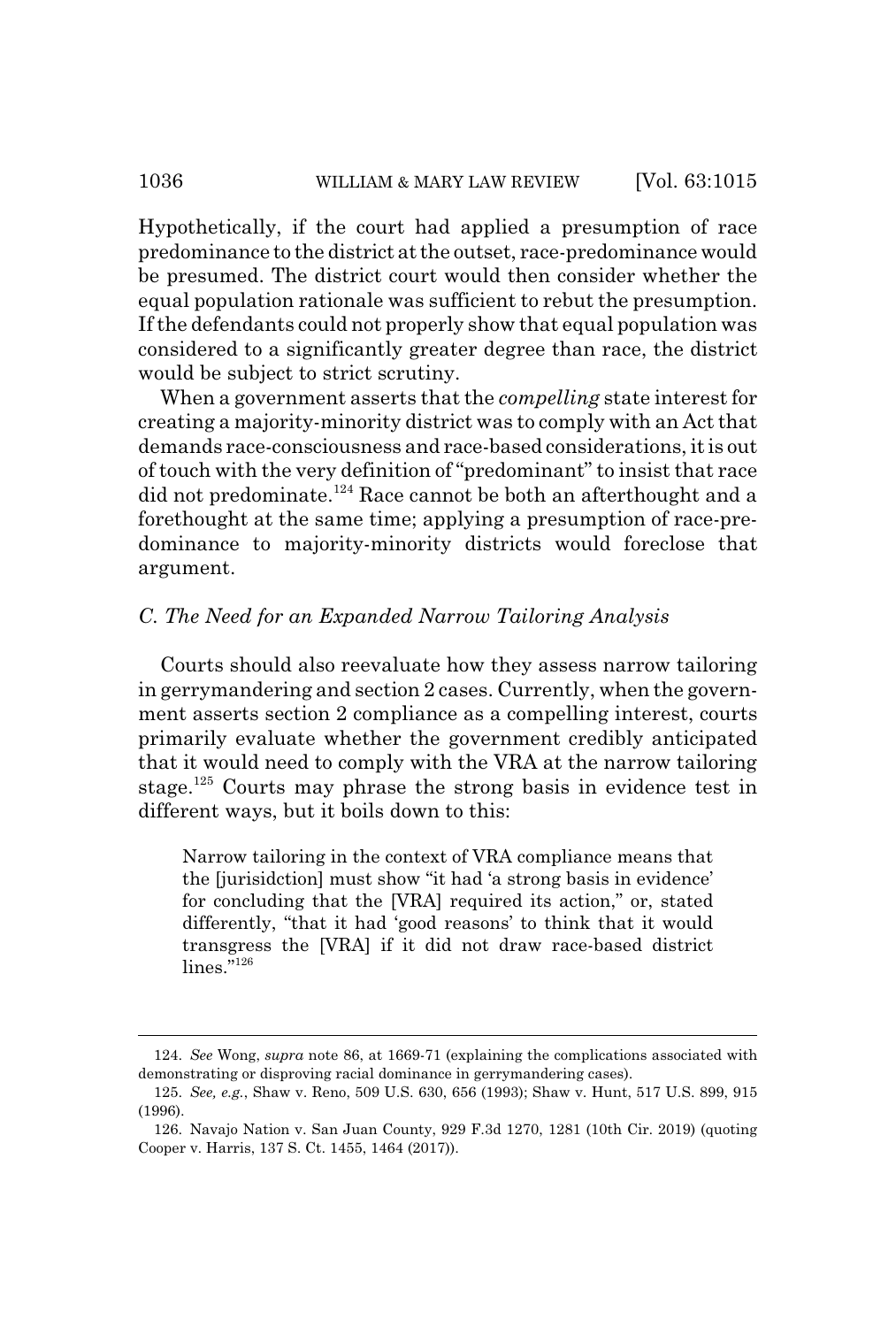The Supreme Court has stated that the search for "good reasons" affords states "breathing room," such that they may "adopt ... compliance measures that may prove, in perfect hindsight, not to have been needed."<sup>127</sup>

In a case involving racial gerrymandering and VRA compliance, however, this inquiry may stop the analysis short, or in other words, the "breathing room" may afford states too much latitude.<sup>128</sup> On one hand, the government needs to show that the conditions were such that it had a strong basis in evidence to believe it needed to make a majority-minority district.<sup>129</sup> On the other hand, once the government establishes this strong basis in evidence, the current frameworks do not adequately account for what happens if the government goes "too far," placing "too many" voters of color in a district, ultimately diluting their votes.

In order to more rigorously and meaningfully scrutinize these types of districts, courts should not only evaluate whether there was a strong basis in evidence to support the belief that the line-drawers needed to comply with the VRA. They should go one step further, asking whether the line-drawers added *more* voters of color than reasonably necessary to comport with section 2's goals. This requirement would insist that courts look at the actual dilutive effect on the minority votes in that district.<sup>130</sup> If a court finds that the district was required to create a majority-minority district, but that the district has more voters of color than reasonably necessary to elect the voters' preferred candidate, then the district is diluting minority votes. Thus, it cannot be narrowly tailored to comply with section 2, which, at its core, exists to *prevent* vote dilution.<sup>131</sup>

<sup>127.</sup> *Cooper*, 137 S. Ct. at 1464.

<sup>128.</sup> *See id.*

<sup>129.</sup> *See, e.g.*, Bush v. Vera, 517 U.S. 952, 977 (1996) (reaffirming the idea that narrow tailoring requires a "strong basis in evidence" that the government should comply with section 2, as well as the requirement that the government must substantially address the fictional section 2 violation).

<sup>130.</sup> *See* Heather K. Gerken, *Understanding the Right to an Undiluted Vote*, 114 HARV. L. REV. 1663, 1666-67 (2001) (discussing the individual versus collective nature of vote dilution harms and the intricacies of remedying those harms).

<sup>131.</sup> *See* Thornburg v. Gingles, 478 U.S. 30, 47 (1986) ("The essence of a § 2 claim is that a certain electoral law, practice, or structure interacts with social and historical conditions to cause an inequality in the opportunities enjoyed by black and white voters to elect their preferred representatives.").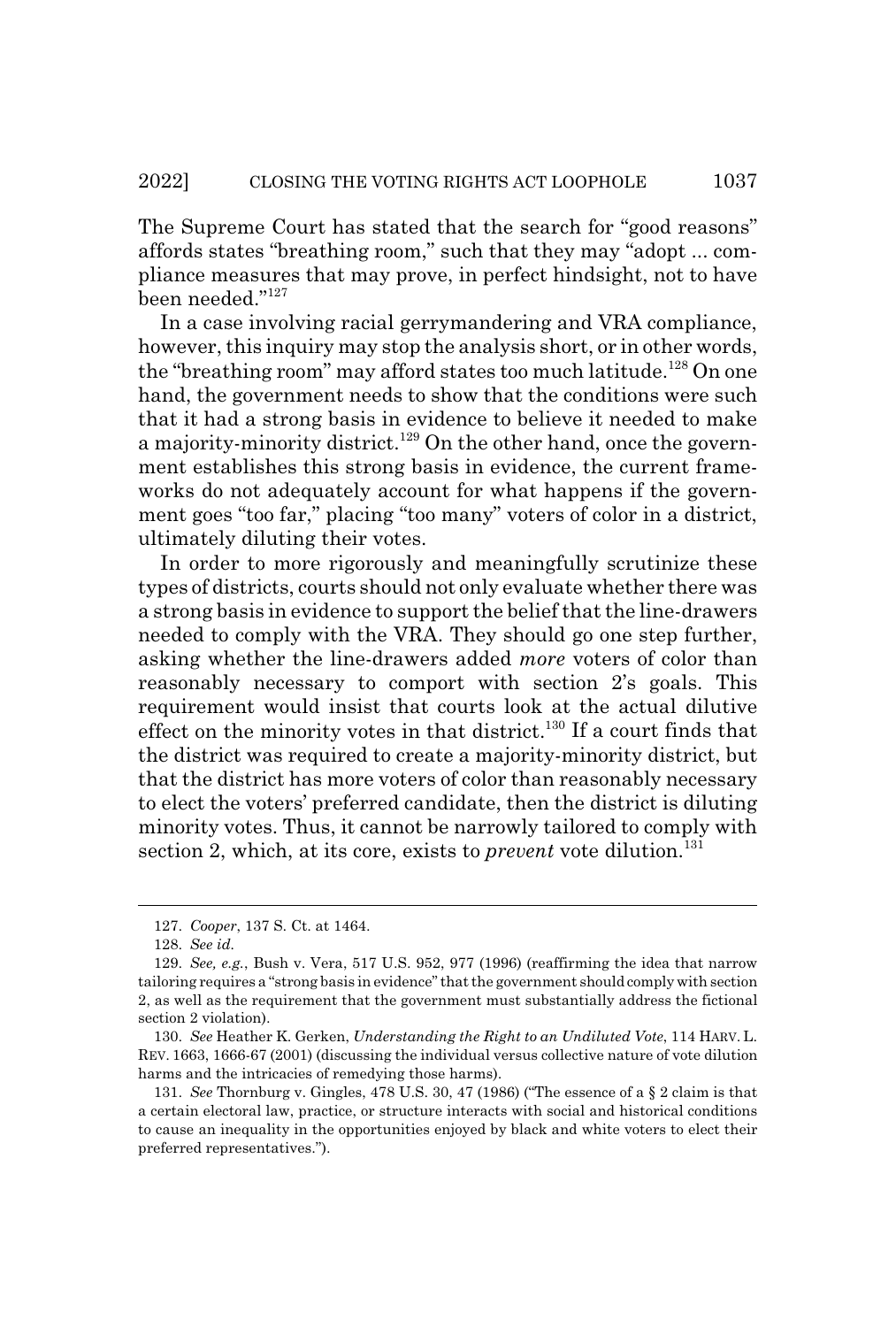The first benefit of this more rigorous approach to narrow tailoring is it would hold line-drawers accountable to more careful and honest redistricting.<sup>132</sup> If courts consider not only the linedrawers' basis for believing the *Gingles* preconditions are satisfied, but also whether there are more minority voters than necessary to comply with the VRA's goals based on the preconditions, then linedrawers are less likely to stop short at identifying minority communities that ought to make up a majority-minority district.133 Instead, the approach requires that line-drawers calculate more precisely how many minority voters ought to be in that district as they comply with section 2 to ensure that they do not dilute votes.

Additionally, a more rigorous narrow tailoring analysis would uphold the interests of section 2 and protect minority voting strength. Analyzing narrow tailoring would essentially be a game of alternatives and comparing the relative treatment of various groups.<sup>134</sup> Instead of primarily analyzing the conditions present when the linedrawers drew the districts, courts should look just as carefully at the conditions created as a result. Courts should evaluate multiple factors when determining whether there are more voters of color in a district than reasonably necessary: (1) the percentage of minority voters in the district, (2) the geographical alternatives for districting that would strengthen minority votes elsewhere, and (3) the racial bloc voting patterns for the voters of the district at issue and surrounding areas.<sup>135</sup>

The first factor a court should consider is the percentage of minority voters in the district. At the outset, there is no perfect or accurate threshold number required—it should instead be considered as a fact-based, case-by-case inquiry. Of course, the majorityminority district will be composed of over 50 percent people of

<sup>132.</sup> J. GERALD HEBERT, PAUL M. SMITH, MARTINA E. VANDENBERG & MICHAEL B. DESANCTIS, THE REALIST'SGUIDE TO REDISTRICTING: AVOIDING THE LEGAL PITFALLS ix (2d ed. 2010) ("[T]he realist understands that states simply cannot draw districting plans that will go unchallenged in the courts. The best that realistically can be hoped for is to draw plans that will not be *successfully* challenged.").

<sup>133.</sup> *Id.* at 41.

<sup>134.</sup> *See* Gerken, *supra* note 130, at 1735.

<sup>135.</sup> *See* HEBERT ET AL., *supra* note 132, at 70 (acknowledging the value of using reapportionment data in redistricting).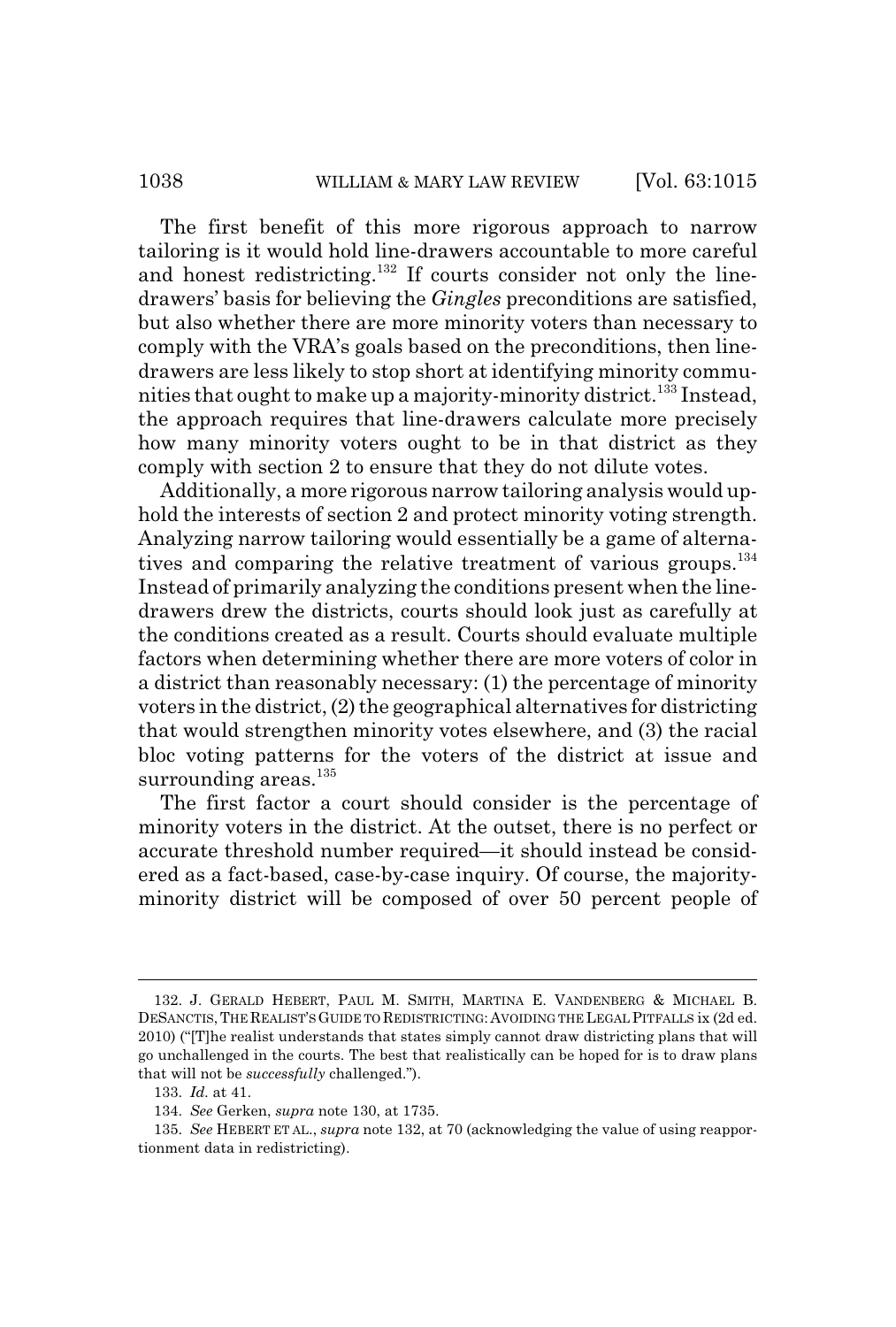color.136 In a racial gerrymandering case, it will likely be more than that.137 The question then becomes—how much more is too much more?

In *Bethune-Hill II*, the district court determined that a 55 percent threshold was too much, finding an unconstitutional racial gerrymander as a result.<sup>138</sup> The 55 percent threshold was not invalid as a bright-line rule; it was invalid because the threshold meant that line-drawers were not doing the legwork to determine voting patterns and the adequate number of minority voters in each VRArequired majority-minority district.<sup>139</sup> Thus, if line-drawers set a target threshold percentage, courts should be wary of upholding the district at the narrow tailoring stage because it will likely overshoot the number of minority voters reasonably necessary to accomplish the VRA's goals.

However, because there can be no exact bright-line percentage as to how much is too much or too little, a useful lens for looking at percentage can also be the change in percentage from the last redistricting cycle.<sup>140</sup> If the district already existed as a majorityminority district and the percentage of minority voters added to the district in the next redistricting cycle drastically (or even moderately) increases without support from racial bloc voting data, it may raise a red flag to the courts that there is vote dilution hidden behind the VRA compliance.<sup>141</sup> Assessing these changes in minority voter percentage can help courts determine whether compliance with section 2 is narrowly tailored.

Additionally, courts should evaluate the geographical boundaries to examine whether communities of racial minorities were included in the district at issue that could have or should have been included elsewhere to strengthen the minority vote. Take, for example, the

<sup>136.</sup> *See* Note, *The Future of Majority-Minority Districts in Light of Declining Racially Polarized Voting*, 116 HARV. L. REV. 2208, 2208 (2003).

<sup>137.</sup> *Bethune-Hill I*, 141 F. Supp. 3d 505, 553 (E.D. Va. 2015) (acknowledging that the legislature set a 55 percent BVAP population standard as the minimum for majority-minority districts), *aff'd in part*, *vacated in part*, 137 S. Ct. 788 (2017).

<sup>138.</sup> *See Bethune-Hill II*, 326 F. Supp. 3d 128, 137 (E.D. Va. 2018)*.* The *Bethune-Hill II* court did not reach this finding at the narrow tailoring stage, but under this shifted analysis, it likely would have.

<sup>139.</sup> *Id.*

<sup>140.</sup> *See id.* at 155 (discussing the changes in BVAP percentage from the previous districts to the newly drawn districts).

<sup>141.</sup> *See id.*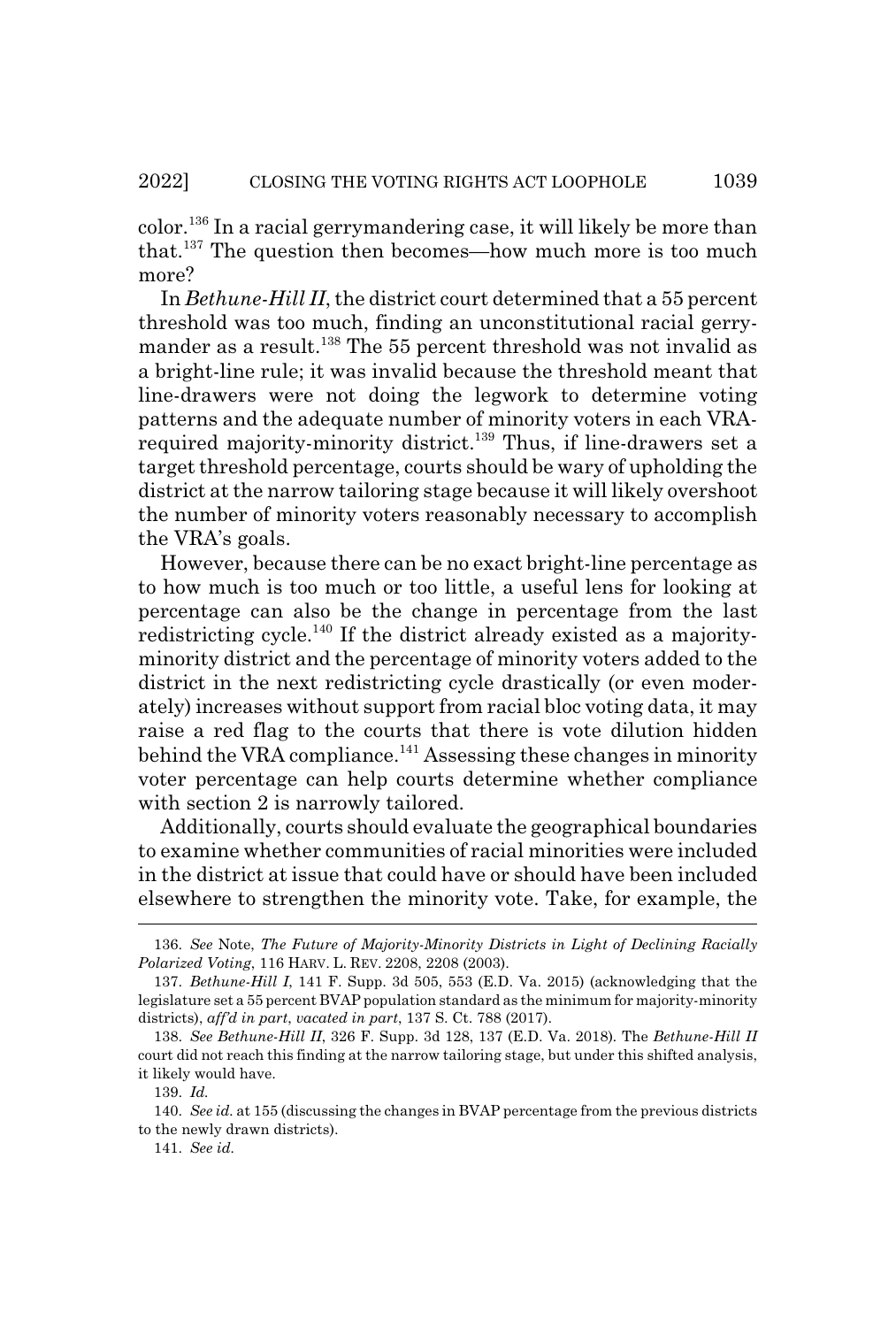map at issue in *Bush v. Vera*. 142 In that case, the legislature had used computerized racial data to draw its highly irregular-looking districts.<sup>143</sup> In determining that the district was not narrowly tailored, the Court emphasized the irregularity of the district's shape.144 The Court took particular issue with the way that the district "sprawl[ed]" through multiple counties and neighborhoods to "connect dispersed minority population[s]."145 When courts ask explicitly whether line-drawers included more voters of color in the district than reasonably necessary, this is the type of inquiry that courts should engage in, scrutinizing the contours of the boundaries to assess whether the government ultimately diluted minority voting strength.

Finally, courts should carefully assess racial bloc voting data to assess not only whether the data indicates that a majority-minority community should have been drawn, but also to assess whether the data indicates the line-drawers over-inflated the number of minority voters in the district.<sup>146</sup> Courts can evaluate for a baseline number of minority voters needed based on previous voting data to elect a community of color's candidate of choice. Then the courts can evaluate how far beyond that threshold the line-drawers went; the further from the baseline threshold, the less likely the district is truly narrowly tailored to achieve the VRA's goals.

Making these slight but noteworthy changes to the VRA framework would improve overall outcomes for voters and line-drawers. Establishing a presumption of race predominance for majorityminority districts provides the benefit of clarity and consistency to both the line-drawers and the courts. For the line-drawers, it allows more freedom in districting without fear of suit or repercussions.<sup>147</sup> Even well-intentioned line-drawers are caught in thorny situations

<sup>142. 517</sup> U.S. 952 (1996).

<sup>143.</sup> *Id.* at 961-62.

<sup>144.</sup> *Id.* at 980-81.

<sup>145.</sup> *Id.* at 965-66 (quoting Vera v. Richards, 861 F. Supp. 1304, 1337-38 (S.D. Tex. 1994)).

<sup>146.</sup> *See generally* LISA HANDLEY, VOTE DILUTION: MEASURING VOTING PATTERNS BY RACE/ETHNICITY, https://www.ncsl.org/documents/legismgt/vote\_dilusion.pdf [https:// perma.cc/NS6U-J2YD].

<sup>147.</sup> HEBERT ET AL., *supra* note 132, at ix (warning state line-drawers that facing lawsuits is unavoidable and arguing that the most meaningful step states can take is to prepare to win those lawsuits).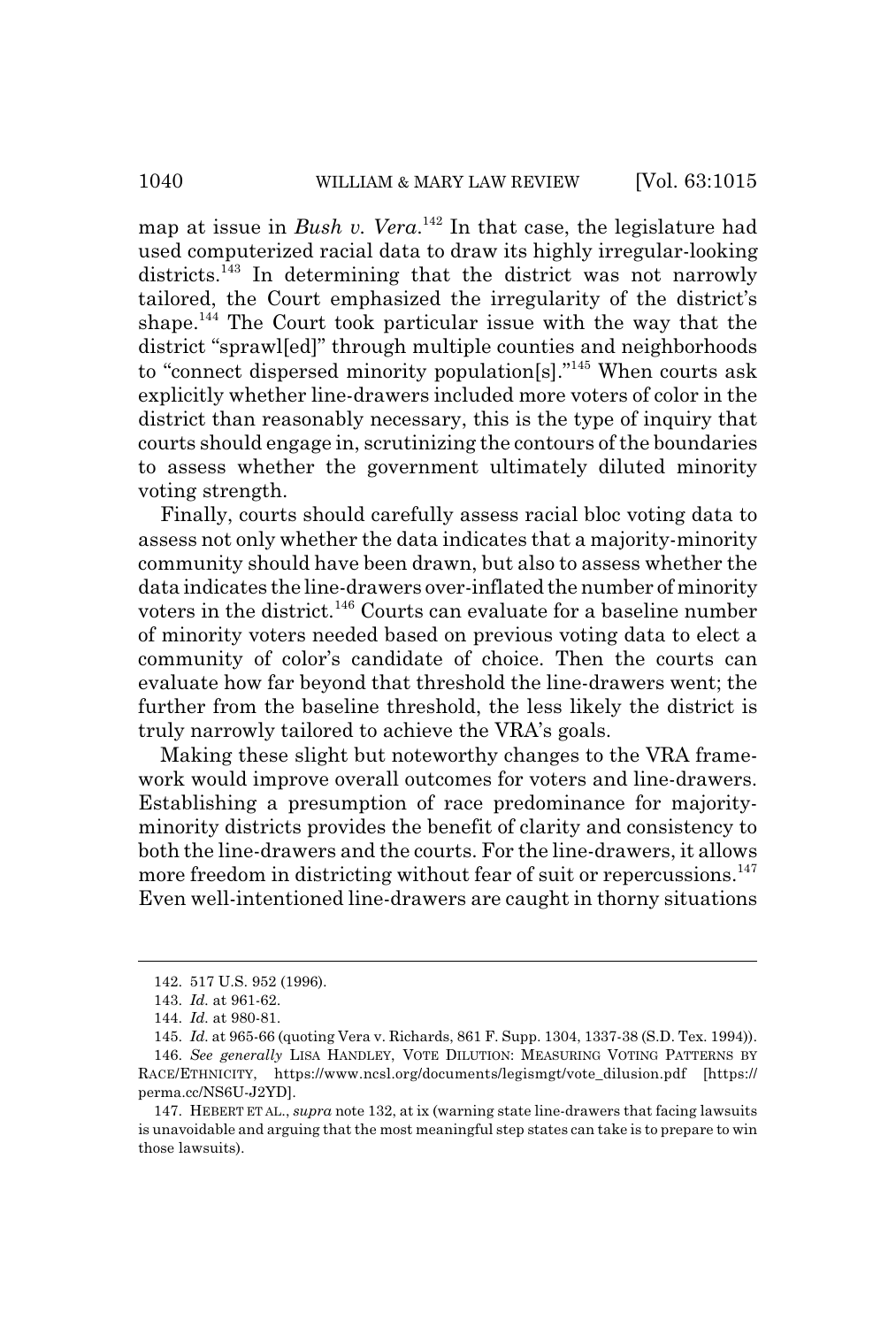when attempting to draw district lines with race-consciousness.<sup>148</sup> They do not know how much is too much.<sup>149</sup> Line-drawers should know that if they believe they need to comply with section 2 or claim they believe so, courts will presume race predominance and evaluate their districts using strict scrutiny. Furthermore, line-drawers should know that under strict scrutiny, courts will analyze not only whether there was a strong basis in evidence that the *Gingles* preconditions were present, but whether in drawing a race-conscious district, the line-drawers included more voters of color than reasonably necessary to achieve the VRA's goal. This will demand that line-drawers more meaningfully scrutinize alternatives to prioritize minority voting strength and more carefully assess racial bloc voting data to ensure they do not dilute minority votes when creating VRA-compliant districts.

### IV. HOW FAR IS TOO FAR? AND OTHER COUNTERARGUMENTS

Any suggested change to the Court's current framework, especially standards so intertwined with politics and democracy, comes with critiques and questions. This Part explores those counterarguments and answers the questions that they raise. Section A addresses the concern that adopting these changes pushes courts too deep into the political thicket by explaining that the proposed test alters *when* courts make significant considerations as opposed to *what* courts consider. Next, Section B responds to questions as to whether this test works for or against the interests of the VRA, emphasizing that the test contains inherent checks to support the interests of the VRA. Lastly, Section C evaluates this proposal's significance in light of speculation that the Court may be inclined to invalidate or modify section 2 in the future. That Section highlights the utility of the framework even in the absence of section 2 as it currently stands.

<sup>148.</sup> *See generally* George W. Jordan III, Note, *Navigating the Constitutional Minefield of Race-Conscious Redistricting*, 2 TEX. F. ON C.L. & C.R. 81 (1995).

<sup>149.</sup> *See id.* at 81-83, 85.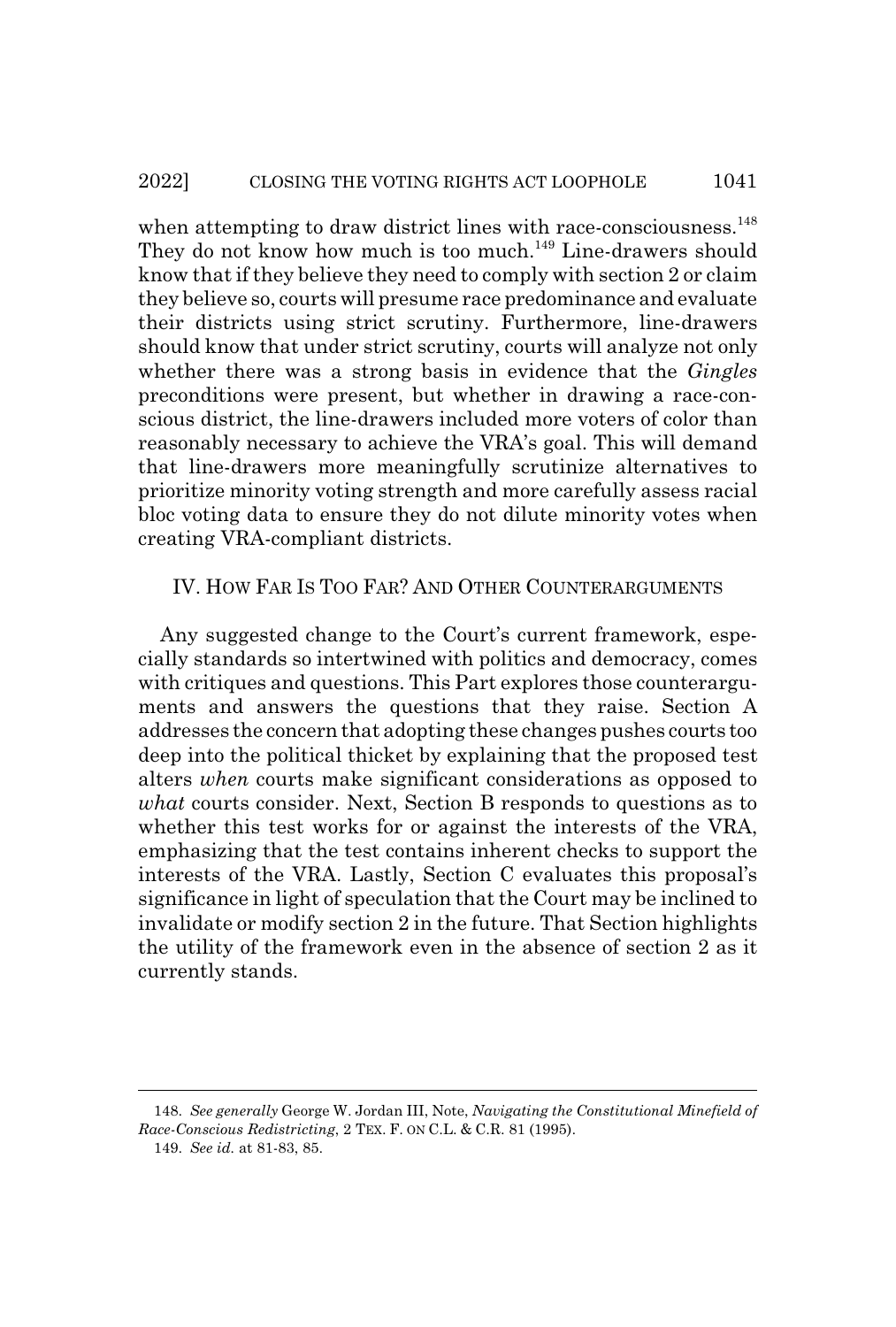#### *A. Are Courts Too Deep in the Thicket?*

One of the primary and recurring concerns with making changes to the redistricting analysis is whether such changes thrust courts too far into the political thicket.<sup>150</sup> It could be argued that this Note's rigorous and targeted analysis pushes the involvement of the courts too far. Opponents of a race-predominance presumption or more rigorous narrow tailoring analysis may argue that without judicial restraint in this area, courts will measure and rule on the subjective abilities and failures of line-drawers in these complex cases. That is to say, courts will simply be ruling on whether the line-drawers did the best that they could when districting.

This argument misconstrues the nature of the suggested changes. The courts already engage in an analysis of line-drawers' motivations and measure their successes; that analysis just occurs at an earlier point in the inquiry.<sup>151</sup> By adopting the presumption at the outset and closely scrutinizing at the narrow tailoring inquiry, the bulk of the analysis merely shifts to a later stage.<sup>152</sup> For example, in *Bethune-Hill II*, instead of using the rigorous analysis the court engaged in at the race predominance stage, much of the analysis would come into play at the narrow tailoring stage to determine whether the legislature diluted the minority votes or complied with the goals of the VRA.<sup>153</sup>

Because the Court has already wandered into the redistricting and equal protection arenas, it cannot and should not wander out when the inquiries get more complex. Rather than further immersing courts in the political thicket, this proposal should instead be viewed as more precisely defining a court's role and scope of analysis in the thicket. Instead of evaluating whether line-drawers did their best by some vague or undefined standard, courts would be holding line-drawers accountable to the very standards they claim

<sup>150.</sup> *See* Colegrove v. Green, 328 U.S. 549, 556 (1946). The Court's cry to refrain from entering the political thicket sounds more like an echo in the wind now. Although courts often nod to the idea of refraining from entering, in practice the courts are enmeshed in the thicket. Hamilton, *supra* note 15, at 1564.

<sup>151.</sup> *See Bethune-Hill II*, 326 F. Supp. 3d 128, 155 (E.D. Va. 2018) (demonstrating the rigorous level of analysis and scrutiny by which the court assessed the contours of the Virginia districts at issue).

<sup>152.</sup> *See id.*

<sup>153.</sup> *See id.*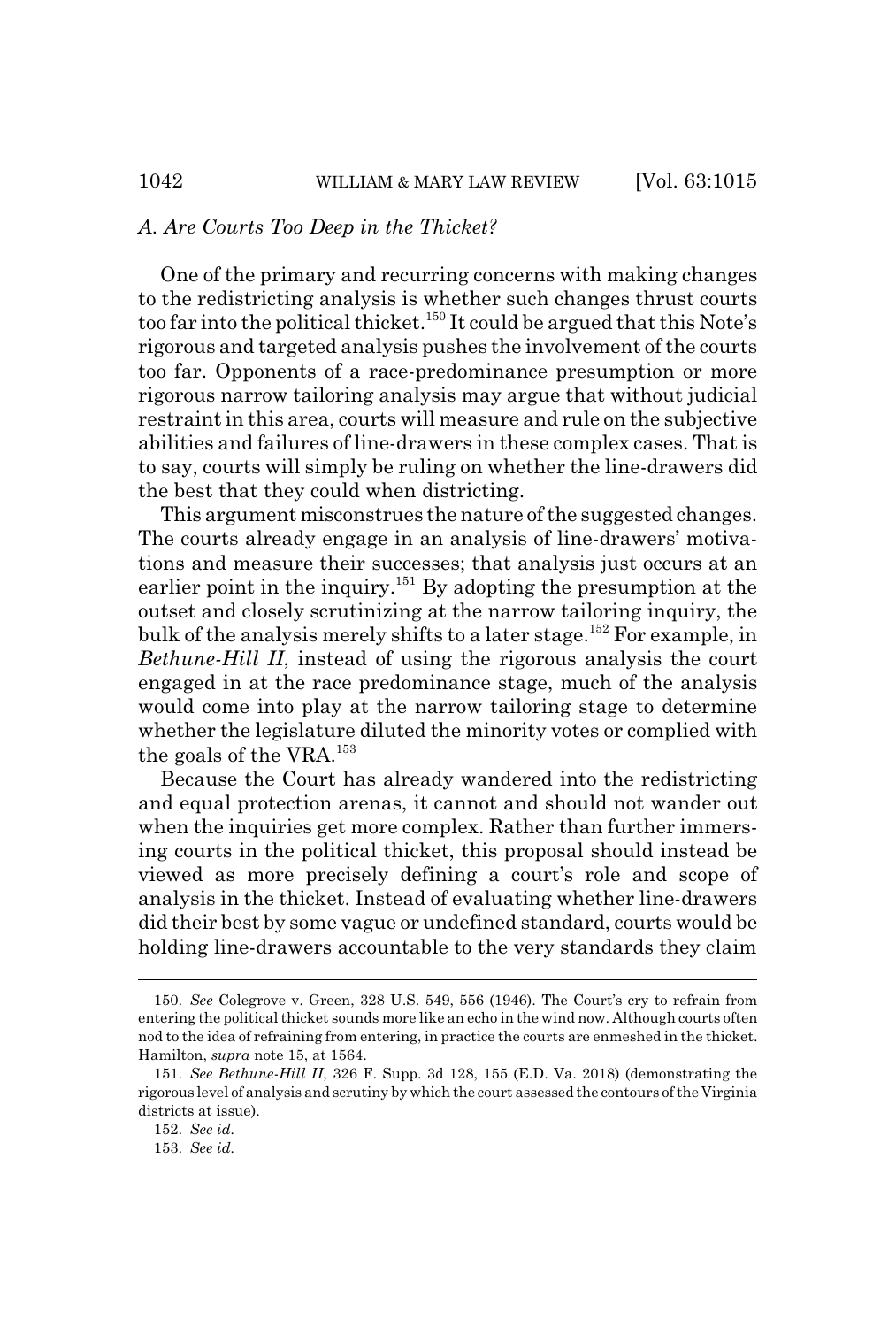to abide by.<sup>154</sup> Make no mistake: courts are already in the thicket.<sup>155</sup> The more consistently and clearly their role in the thicket is defined, the more line-drawers can draw honest, VRA-compliant lines with more predictable judicial outcomes.

# *B. Could This Test Work Against the Interests of the Voting Rights Act?*

Another concern that may arise from this proposed test is that it could work against the interests of the VRA by subjecting majorityminority districts to stricter scrutiny with the presumption of race predominance. At first glance, this may look like a stark concern. When looking at the purpose and motive of the change, however, the proposal furthers, rather than undercuts, the intentions of the VRA.

Under the existing framework, when a court determines that race predominated, it subjects the district to strict scrutiny.156 For this reason, it may seem counterintuitive to apply a presumption of race predominance right at the outset to majority-minority districts. But this does not mean the district is dead on arrival.

When accounting for a narrow tailoring analysis that focuses on a strong basis in evidence and a direct inquiry into overinflating minority voters in a particular district, this test works hand-in-hand with the VRA. While it certainly would be counterproductive to invalidate districts just because the line-drawers assert VRA compliance, it is equally unproductive to afford the line-drawers a blank check to "pack" districts when asserting that interest. In essence, the test weeds out districts that may be legitimately created as majority-minority districts but are illegitimately racial gerrymanders. By accounting for and examining actual vote dilution when analyzing narrow tailoring, this Note's proposal tempers, if not eliminates, this concern.

<sup>154.</sup> *See supra* Part III.B.

<sup>155.</sup> *See, e.g.*, Easley v. Cromartie, 532 U.S. 234 (2001) (providing just one example of the Court parsing through race and redistricting concerns by using data, voting behavior, and statements of legislators, to name a few).

<sup>156.</sup> Cooper v. Harris, 137 S. Ct. 1455, 1464 (2017).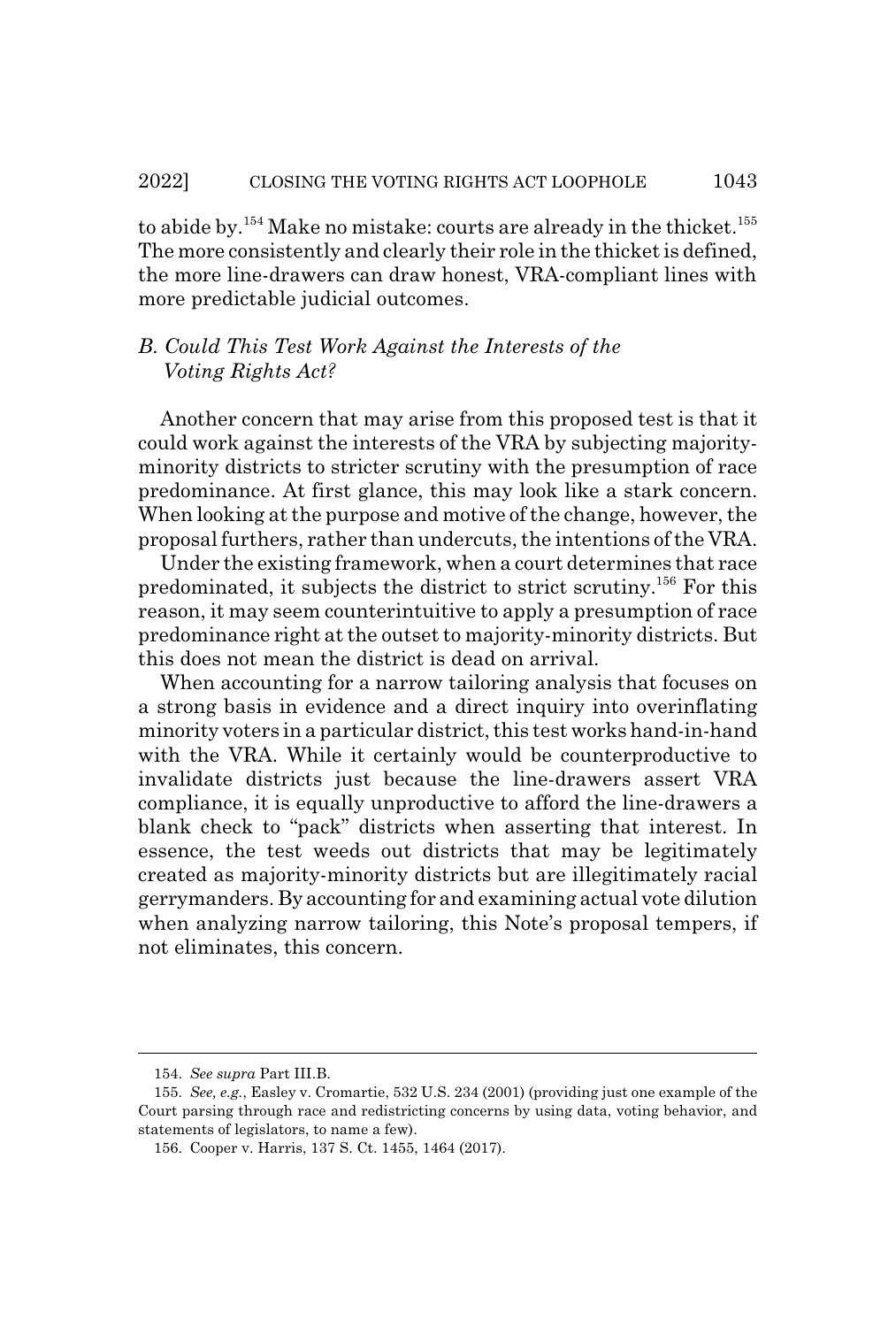#### *C. What if Section 2 Is Struck down in the Coming Future?*

Finally, it is worth considering what happens if the Court strikes down section 2. Commentators have speculated that various aspects of section 2, if not the whole provision, face a grim future.<sup>157</sup> As recently as June 2021, the Supreme Court issued an opinion in an Arizona case about section  $2^{158}$  In that case, the Court considered whether Arizona's statute that required out-of-precinct voters' ballots to be discarded and a statute that made it a felony to deliver another person's mail-in ballot violated section  $2^{159}$  In its opinion, the Court traced the history of the VRA and ultimately held that Arizona's laws did not violate section 2, even if there was a small disparate impact on racial minorities.<sup>160</sup> The Court took care to emphasize that its jurisprudence has been significantly developed in the vote dilution context, whereas this was an issue of first impression in the vote denial context.161 While the Court may have limited the application of section 2 in vote denial cases, it did not address the constitutionality of the provision as a whole or discuss the possibility of altering its analysis within the dilution context.<sup>162</sup>

Nonetheless, it is impossible to know what exactly will remain of the VRA if, in the future, the Supreme Court does strike down section 2 in part or in its entirety. What will almost certainly remain, however, is the motivation on the part of most line-drawers to draw lines in politically beneficial—and potentially nefarious ways.163 Should section 2 become significantly diminished, it is not likely that racial gerrymandering, or variations of it, will disappear or diminish with it. When districts are challenged as racial gerrymanders, courts will likely still utilize similar standards to analyze

<sup>157.</sup> *See, e.g.*, Li & Rudensky, *supra* note 24, at 734-35. Just last term, the Supreme Court decided a case debating the limits of section 2. Brnovich v. Democratic Nat'l Comm., 141 S. Ct. 2321 (2021).

<sup>158.</sup> *See Brnovich*, 141 S. Ct. at 2321.

<sup>159.</sup> *Id.* at 2334.

<sup>160.</sup> *Id.* at 2346.

<sup>161.</sup> *Id.* at 2333 ("In the years since *Gingles*, we have heard a steady stream of § 2 votedilution cases, but until today we have not considered how § 2 applies to generally applicable time, place, or manner voting rules." (footnotes omitted)). *But see* Holder v. Hall, 512 U.S. 874, 892-93 (1994) (Thomas, J., concurring) (arguing for a "systematic reassessment" of the Court's analysis of section 2 in vote dilution cases).

<sup>162.</sup> *See Brnovich*, 141 S. Ct. at 2330-34.

<sup>163.</sup> *See* Hasen, *supra* note 92, at 1854-55.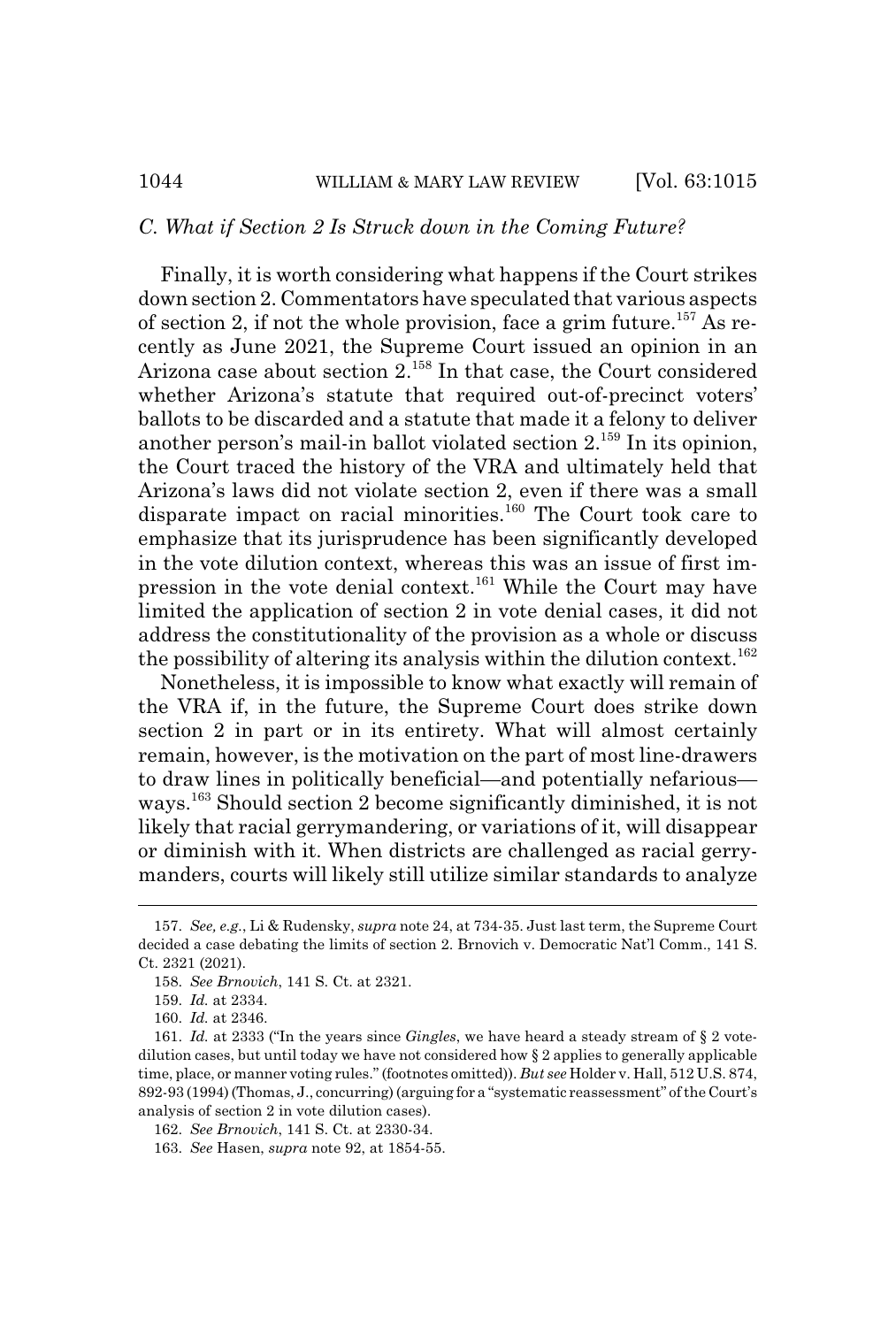those challenges. Instead of using section 2, however, line-drawers will have to assert some other compelling interest. Even if that interest is not section 2 compliance, if the line-drawers assert that in order to satisfy equal protection purposes or other statutory obligations they must draw the lines as they did, a presumption of racial predominance is equally appropriate.

Additionally, a more searching narrow tailoring analysis ensures that whatever compelling interest the line-drawers assert, courts should not only assess whether they correctly asserted that interest at the outset, but also how well they drew the district in order to adequately comply with that asserted interest. Come what may to section 2, this proposal still provides a meaningful lens and frame of analysis for courts to use by acknowledging the reality of racial predominance in redistricting and more closely scrutinizing narrow tailoring.

#### **CONCLUSION**

Legislative line-drawing is no easy task. Line-drawers must comb through countless policy, legal, and practical considerations at every stage of redistricting. But courts must determine if and when those considerations push beyond proper boundaries and discriminate against or dilute minority votes. Currently the Supreme Court's tests contain a loophole; that loophole provides line-drawers the opportunity to pack an improperly large number of minority voters into a legislative district and claim that the line-drawers were required to do so by the VRA. Because the VRA and equal protection assert two different interests at different phases of analysis, they do not communicate with one another or put a check on this type of improper districting.

In order to more meaningfully reflect the interests that the Equal Protection Clause and the VRA attempt to protect, the Court should establish a presumption of race predominance when considering a majority-minority district created in compliance with section 2. When evaluating these districts under strict scrutiny, compliance with section 2 serves as a compelling interest; however, in order to establish narrow tailoring, the government must not only show a strong basis in evidence that the *Gingles* preconditions were present, but that they did not include more minority voters than